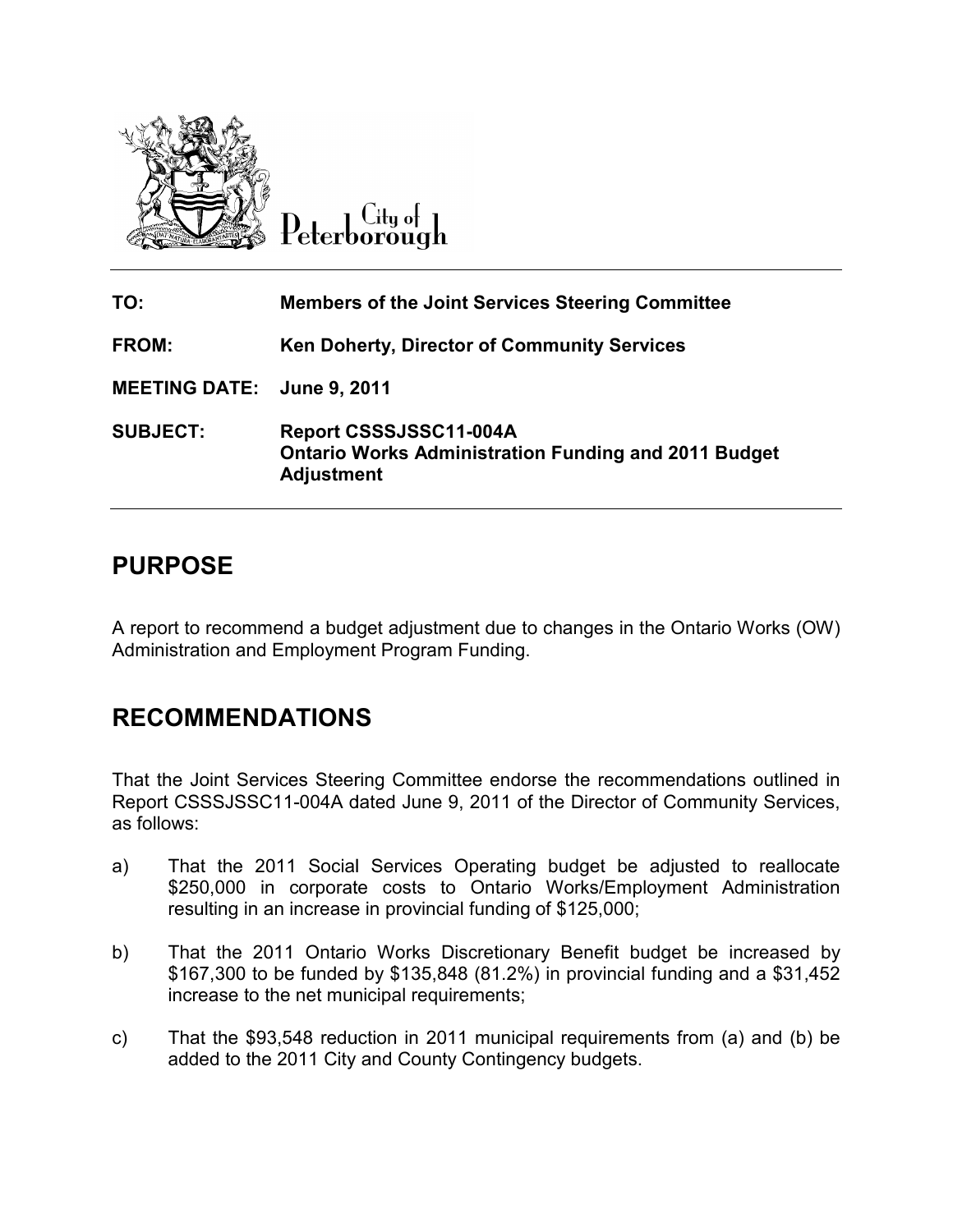## **BUDGET AND FINANCIAL IMPLICATIONS**

If recommendations (a) and (b) are adopted, 2011 municipal tax requirements will be reduced by \$93,548. (\$72,444 for the City; \$21,104 for the County)

# **BACKGROUND**

Report CSSSJSSC11-004, presented to the April 14, 2011 JSSC (attached as Appendix A), provided an overview of recent changes to the Ontario Works Administration Funding framework. These changes came about as a result of the commitment made in the Provincial Municipal Fiscal Service Delivery Review (PMFSDR) released in October 2008 to review the administration costs of OW to address a number of the issues related to the past funding approach, including the cap of Ministry contributions towards the program which resulted in municipal spending above a 50% share. The revised framework for OW Administration and Employment Program funding is to be implemented in 2011.

At the April 14 meeting, the JSSC committee passed the following motion:

That this matter be referred back for review in the current City of Peterborough 2012 budget discussions and that a further report be provided to the Joint Services Steering Committee in June 2011.

Report CSSSJSSC11-004 had three recommendations. After further discussion, and considering the current budget pressures being discussed at the recent City 2012 Budget Presentations, the recommendation to hire three additional staff has been removed.

Staff continue to recommend that some corporate costs be reallocated to leverage some additional provincial funding.

Staff also recommend that the Ontario Works Discretionary budget be increased, which will leverage some additional provincial funding with a small increase in the municipal contribution.

The balance of this report provides the information to support these two recommendations.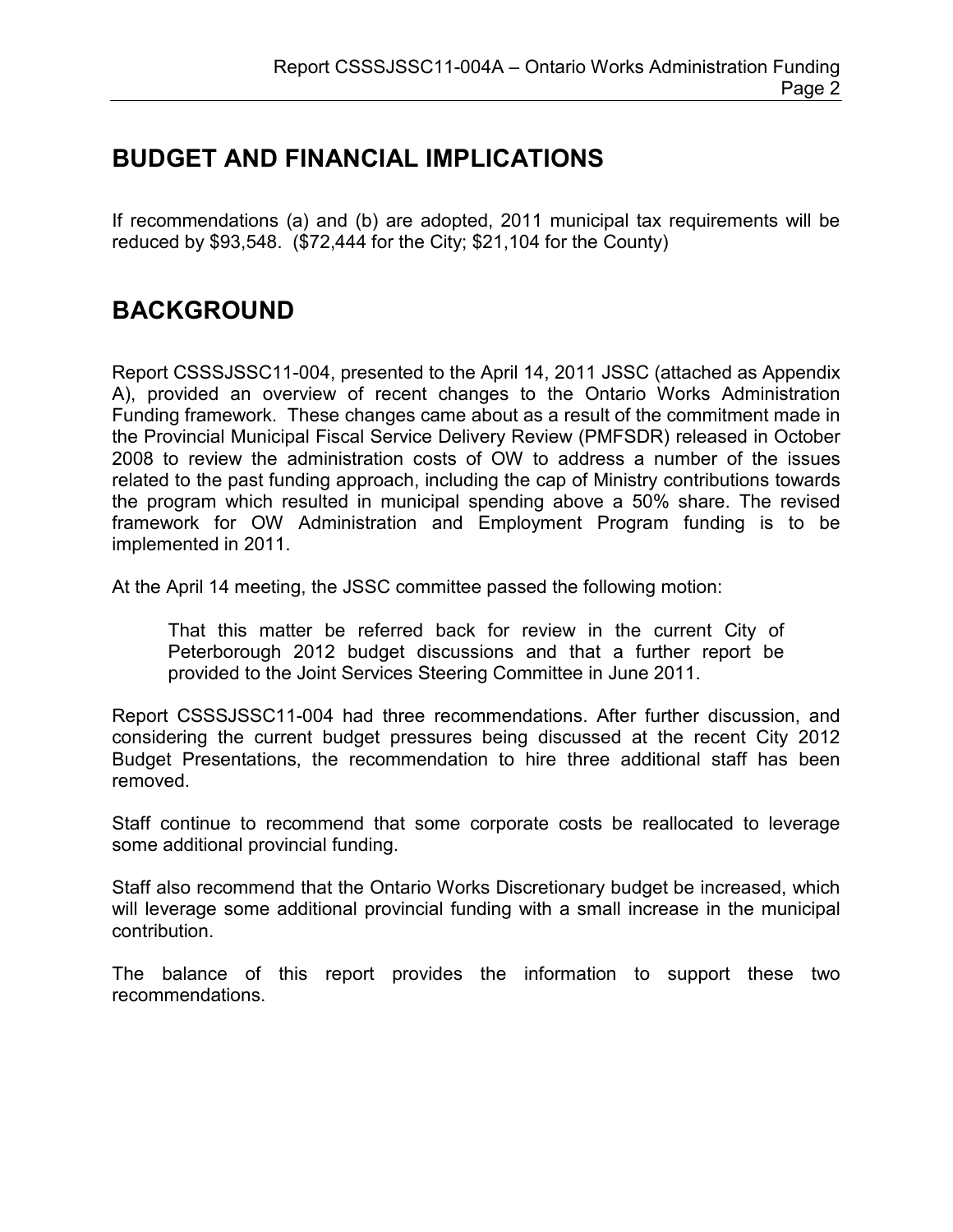## **Summary of New Funding Approach**

Beginning April 1, 2011, the new funding approach for OW Administration and Employment Services will include:

- OW administration and employment assistance will be funded under one single allocation to give delivery agents the flexibility to determine the best allocation for all aspects of program delivery, while simplifying program operations, such as financial reporting
- Current cost-sharing, cost recovery and upload commitments are upheld within the funding approach
- All delivery agents are eligible to receive a provincial subsidy of up to \$2,016 per case
- Caseload is based on the standard OW caseload and a supplementary caseload made up of mandatory service requirements
- Funding allocations will be derived based on a two-year monthly average standard and supplementary caseload (September 2008-October 2010)
- Funding allocations will be aligned with the two-year OW business cycle and updated at the start of each new cycle
- Outcomes will be expanded to include service delivery measures over time

## **Reallocation of Corporate Costs**

As stated in the Memo to OW Administrators from MCSS on February 7, 2011, "…the revised funding approach entails a significant investment into 50/50 cost-shared funding by the Ministry". There is a commitment from the Ministry to continue to provide their share of the cost of administration, the new formula has been confirmed and, as a result, budgeting the provincial subsidy for at least the next three years will be more predictable…"

For several years, the OW administration budget has not included all costs that could legitimately fall in this budget line. Examples of this is an allocation of salary and benefit dollars for the Director of Community Services, and a corporate administration charge that accurately reflects the services provided for by Legal, Human Resources and Finance. Since the Province's share had been capped for a number of years, there was no financial advantage to the municipality to reflect additional expenditures in this line because they would have been 100% municipally funded. The downside of not allocating all legitimate costs is that our cost per case may have been appeared lower than other municipalities.

With this new funding announcement and the opportunity to receive subsidy on all of the Administration and Employment Program costs that we are eligible for, it is recommended \$250,000 in corporate expenditures be reallocated to Ontario Works/Employment Administration. The details of these recommended allocations are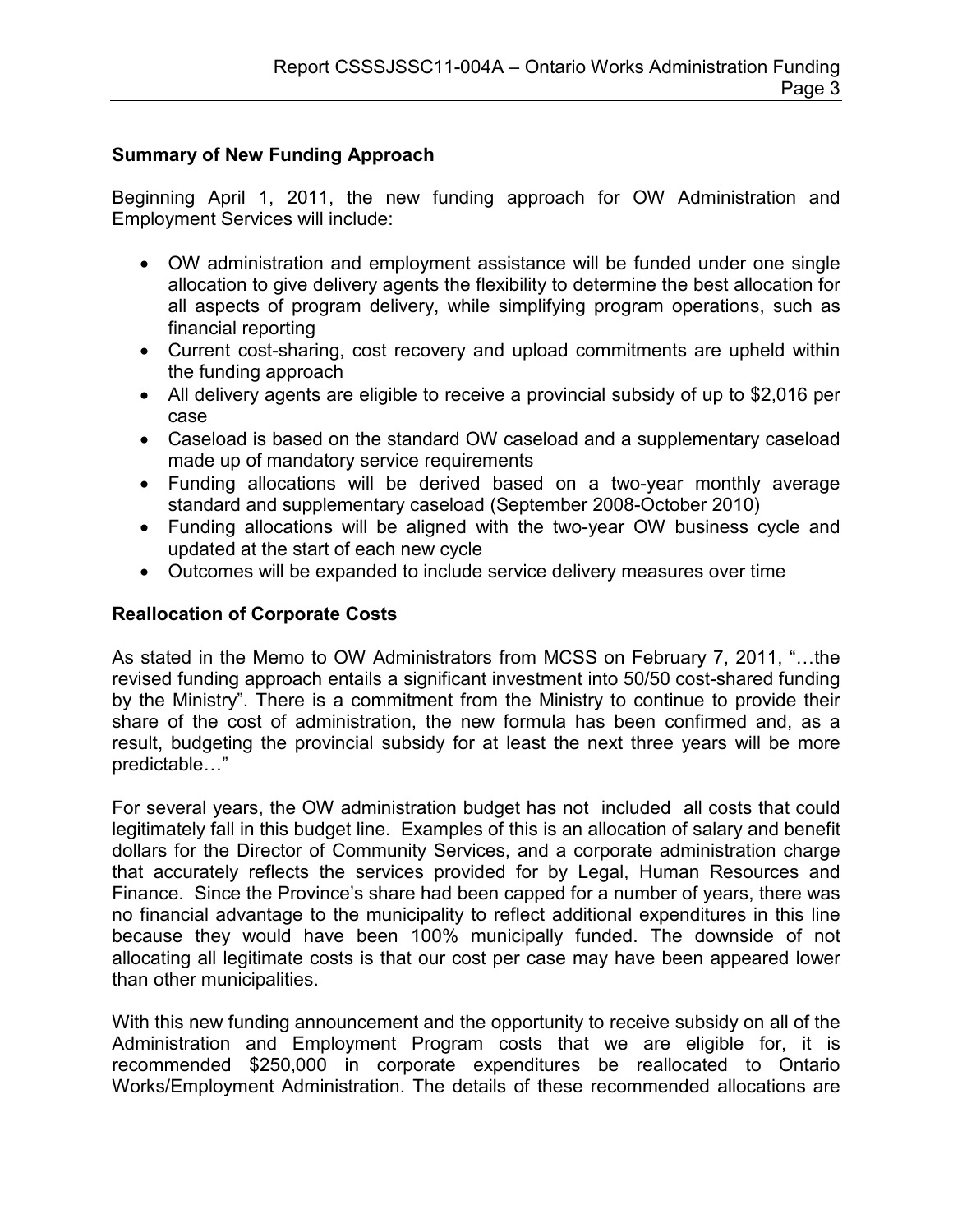outlined in Appendix B. This reallocation will result in additional provincial subsidy of \$125,000.

#### **Discretionary Benefit Pressures in the Past Three Years**

The current Discretionary Benefits Policy was approved by Council through Report CSSS08-008 dated June 30, 2008 and included the addition of dentures for adults, beyond those requiring them for employability reasons, and a subsidy towards a bus pass. The policy was implemented late in 2008. In 2009, caseloads began to increase and people were becoming aware of the new benefits and requests for these services were increasing. As a result, in 2009 the discretionary benefit expenses were exceeding budget. Report CSSS09-013, dated September 28, 2009, requested an additional \$333,827 gross (municipal share \$66,766) be added to the 2009 budget year and this was approved.

In 2010, the discretionary benefit budget was once again under pressure. In the June Quarterly financial report CPFRAS10-012, it was reported that a surplus of \$349,000 in the mandatory benefit line would be used to address the shortfall in the discretionary benefit line.

On September 9, 2009, Report CSSSJSSC10-006 outlined the implications of the discretionary benefits policy and the benefit upload and developed a five-year projection of costs. This report is attached for reference as Appendix C. In that report it was anticipated that, as a result of the upload, the municipal costs of the Discretionary Benefits program would begin to decrease by 2012 and return to 2008 levels by the year 2015.

In 2011, the budget again was held at a level that would not allow for full implementation of the approved policy given the caseload. With this financial cap, once discretionary funds are depleted, clients must wait until the beginning of the next calendar year to reapply. This only pushes the need forward and puts even more pressure on the following year.

Given the additional provincial subsidy available for the cost-share of administration at a 50/50 level, there is an opportunity to increase the municipal budget for discretionary benefits, leverage additional provincial subsidy in this area as well and align the discretionary budget with the actual 2011 projected expenditures.

Accordingly, it is recommended that the 2011 Ontario Works Discretionary Benefit budget be increased by \$167,300 to be funded by \$135,848 (81.2%) in provincial funding and a \$31,452 increase to the net municipal requirements.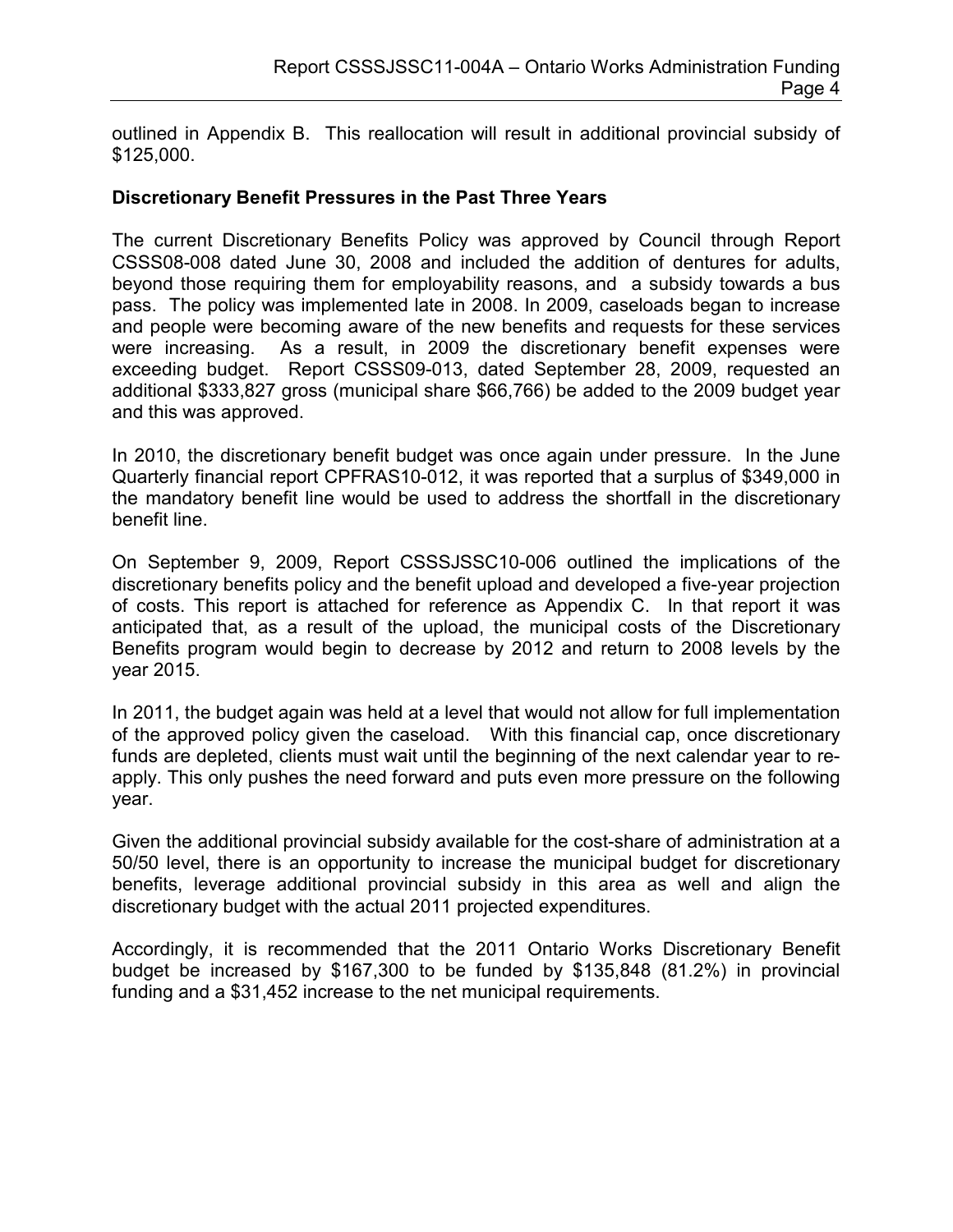## **Further Funding Is Available but not Recommended**

Staff are not recommending any further changes to the OW/ES administration budget in 2011, however, the funding model change does allow further investment by the municipality to be matched by the province. Under the new funding formula, the municipality could invest up to \$1.2 Million more than the \$250,000 recommended in this report and receive matching funding from the province. As part of the 2012 budget, staff will continue to investigate ways of maximizing subsidy further.

## **2012 Budget**

The reallocation of corporate costs proposed in this report will be reflected in the 2012 draft budget for Council review.

With respect to the Discretionary Benefits budget, staff will review the demand during 2011 and will recommend a 2012 funding level as part of the 2012 budget.

## **SUMMARY**

The Provincial Government has revised the OW administration and employment program funding framework and is prepared to increase the amount of provincial subsidy available to Peterborough for these programs. It is proposed that a reallocation of some corporate expenses to the OW administration budget occur to leverage available provincial subsidy. It is also proposed to increase the discretionary benefits budget to address pressures in this area. This will also result in further provincial subsidy as a result of the cost-share of discretionary benefit expenditures with a small municipal contribution.

Submitted by,

Ken Doherty **Linda Mitchelson** 

Director of Community Services Social Services Division Manager

Contact Name: Linda Mitchelson Phone – 705 748-8830 Ext. 3770 Fax – 705 742-0542 E-Mail – [lmitchelson@peterborough.ca](mailto:lmitchelson@peterborough.ca)

Attachments: Appendix A – Report CSSSJSSC11-004 Appendix B – Proposed Expenditure Reallocations Appendix C – Report CSSSJSSC10-006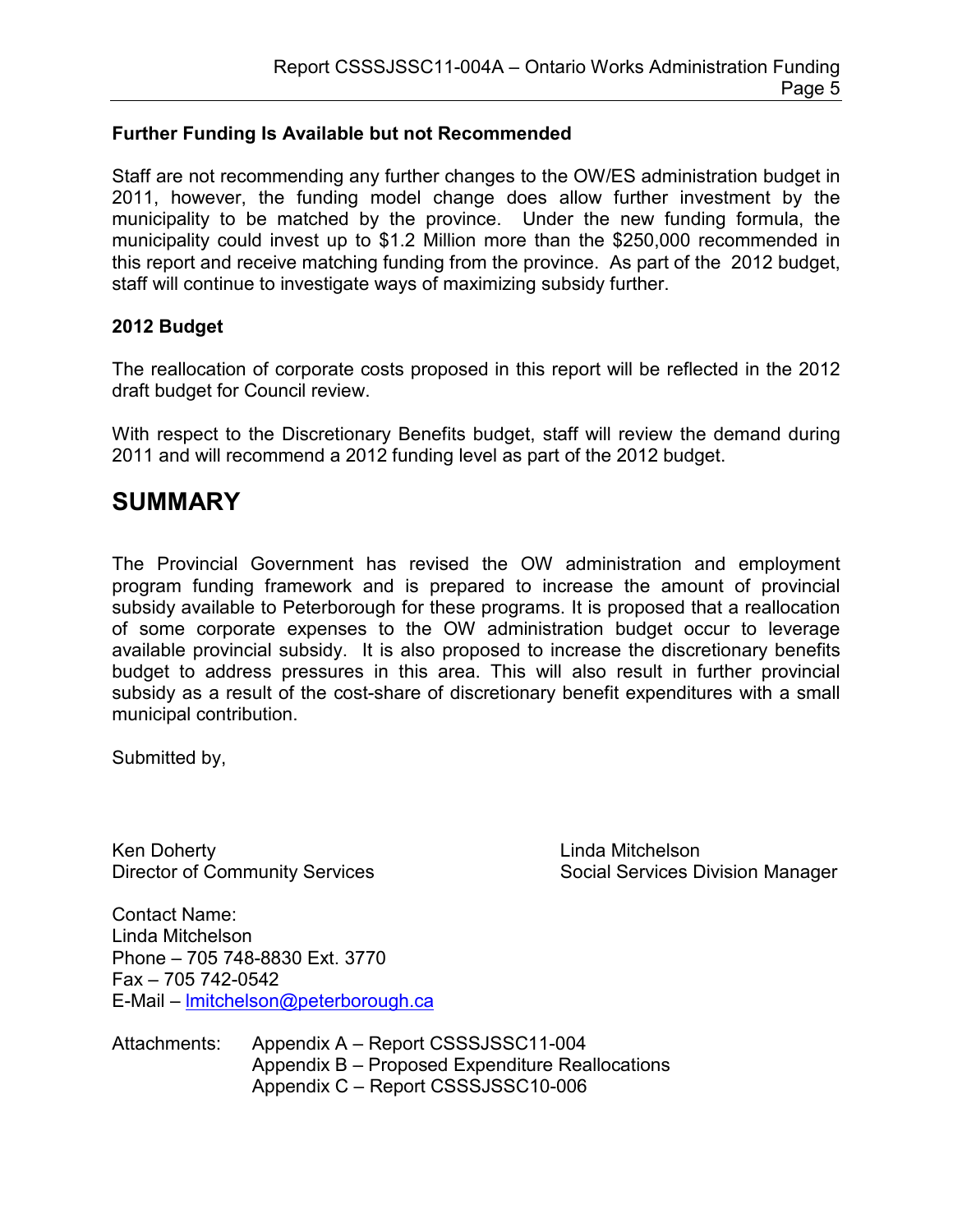

|               |                                                                                         | Report CSSSJSSC11-004A - Appendix A                                                                                                                                                                                                                      |  |  |  |  |
|---------------|-----------------------------------------------------------------------------------------|----------------------------------------------------------------------------------------------------------------------------------------------------------------------------------------------------------------------------------------------------------|--|--|--|--|
|               |                                                                                         | Peterborough                                                                                                                                                                                                                                             |  |  |  |  |
| TO:           |                                                                                         | <b>Members of the Joint Services Steering Committee</b>                                                                                                                                                                                                  |  |  |  |  |
| <b>FROM:</b>  |                                                                                         | <b>Ken Doherty, Director of Community Services</b>                                                                                                                                                                                                       |  |  |  |  |
|               |                                                                                         | <b>MEETING DATE: April 14, 2011</b>                                                                                                                                                                                                                      |  |  |  |  |
|               | <b>SUBJECT:</b><br>Report CSSSJSSC11-004<br><b>Ontario Works Administration Funding</b> |                                                                                                                                                                                                                                                          |  |  |  |  |
|               | <b>PURPOSE</b>                                                                          |                                                                                                                                                                                                                                                          |  |  |  |  |
|               | to consider.                                                                            | A report to provide the Joint Services Steering Committee with information about the<br>changes to the Ontario Works Program and Administration Funding and several options                                                                              |  |  |  |  |
|               | <b>RECOMMENDATIONS</b>                                                                  |                                                                                                                                                                                                                                                          |  |  |  |  |
| as follows:   |                                                                                         | That the Joint Services Steering Committee endorse the recommendations outlined in<br>Report CSSSJSSC11-004 dated April 14, 2011, of the Director of Community Services,                                                                                 |  |  |  |  |
| a)            | in provincial funding;                                                                  | That the 2011 operational budget be adjusted to reallocate \$250,000 in corporate<br>costs to Ontario Works/Employment Administration to leverage \$125,000 (50%)                                                                                        |  |  |  |  |
| b)            |                                                                                         | That the After Hours and Trustee programs be improved and three staff be hired<br>at a cost of \$125,503 to leverage \$62,752 (50%) in provincial funding at a cost of<br>\$62,752 to the County and City, using the provincial funding obtained in (a); |  |  |  |  |
| $\mathsf{c})$ |                                                                                         | That the discretionary budget be increased by \$167,300 to leverage \$135,848<br>(81.2%) in provincial funding.                                                                                                                                          |  |  |  |  |

# **PURPOSE**

# **RECOMMENDATIONS RECOMMENDATIONS**

- a) That the 2011 operational budget be adjusted to reallocate \$250,000 in corporate costs to Ontario Works/Employment Administration to leverage \$125, in provincial funding; CSSSJSSC11-004 dated April 14, 2011, of the Director of Community Services,<br>
ws:<br>
That the 2011 operational budget be adjusted to reallocate \$250,000 in corporate<br>
costs to Ontario Works/Employment Administration to levera
- b) That the After Hours and Trustee programs be improved and three staff be hired at a cost of \$125,503 to leverage \$62,752 (50%) in provincial funding at a cost of \$62,752 to the County and City, using the provincial fund ing obtained in That the After Hours and Trustee programs be improved and three staff be<br>at a cost of \$125,503 to leverage \$62,752 (50%) in provincial funding at a c<br>\$62,752 to the County and City, using the provincial funding obtained in
- c) That the discretionary budget be increased by \$167,300 to leverage \$135,848 (81.2%) in provincial funding.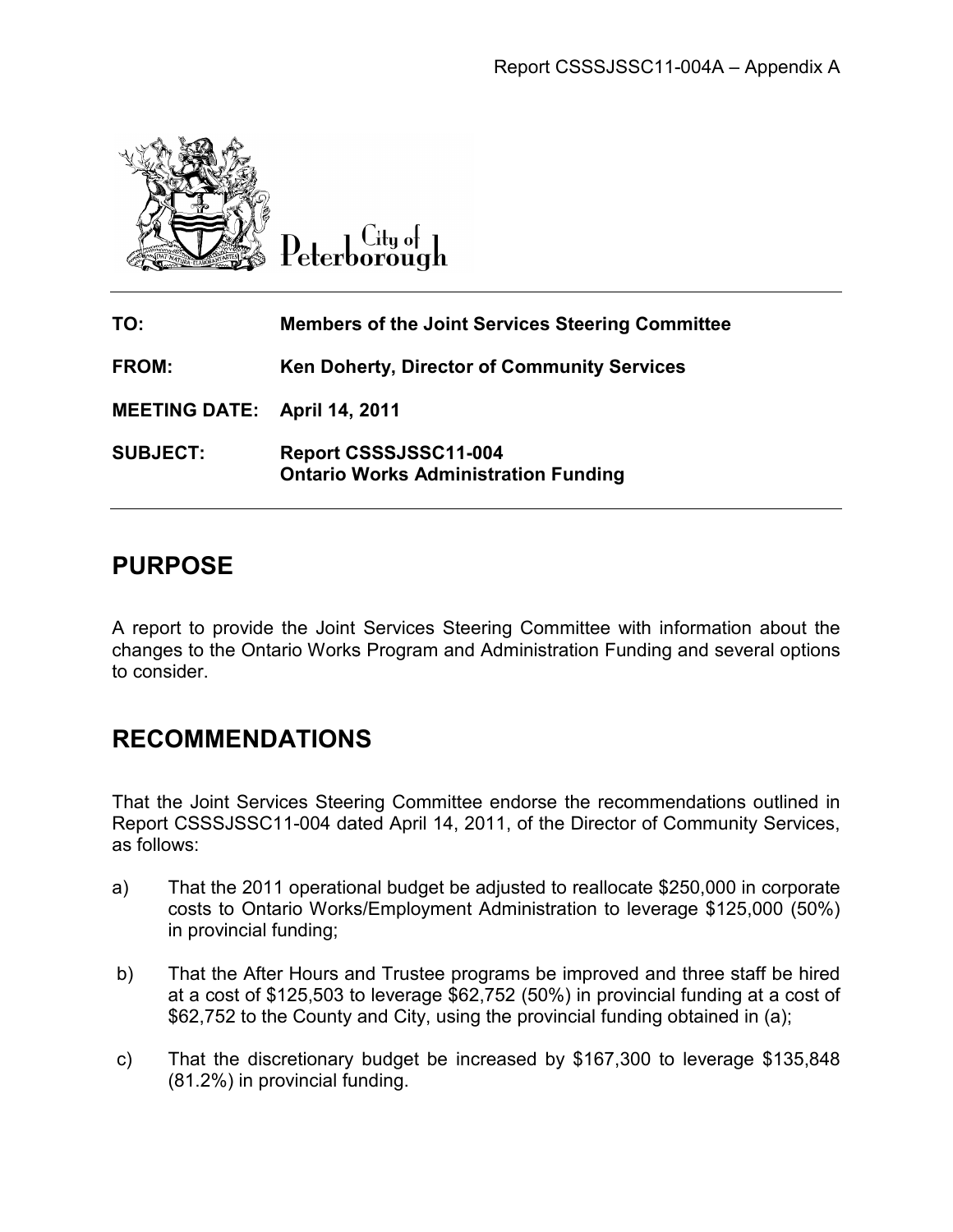d) That staff be directed to bring a future report to Council that outlines the financial implications of the administration funding, the benefit uploads and provide recommendations related to the use of these savings for the next three years.

# **BUDGET AND FINANCIAL IMPLICATIONS**

The budget and financial implications of Option 1, the preferred option of staff, is an overall municipal savings to the corporate budget of \$30,796. It recommends a reallocation of \$250,000 of current approved 2011 expenditures to earn 50% provincial subsidy of \$125,000. It recommends additional resources of \$125,503 to address key service pressures and additional spending of \$167,300 in the discretionary benefit budget. Additional subsidy will be received from these expenditures of \$62,752 (50%) and \$135,848 (81.2%) respectively. No additional municipal dollars are required. Of the \$30,796 of savings, \$5,145 is for the County and \$25,651 is for the City.

| Row          | <b>Activities</b>                                  | <b>Additional</b><br><b>Expenses</b><br>Col.2 | <b>Additional</b><br><b>Provincial</b><br><b>Subsidy</b><br>Col.3 | <b>Revised</b><br>2011<br><b>Municipal</b><br><b>Contribution</b><br>Col.4 |
|--------------|----------------------------------------------------|-----------------------------------------------|-------------------------------------------------------------------|----------------------------------------------------------------------------|
|              |                                                    |                                               |                                                                   |                                                                            |
| A            | OW Admin/ES Admin and Client Costs                 | 250,000                                       | 125,000                                                           | 125,000                                                                    |
| B            | Other Corporate Accounts (100% municipal<br>costs) | (250,000)                                     |                                                                   | (250,000)                                                                  |
|              | <b>OW/ES Administration (Option 1)</b>             |                                               | 125,000                                                           | (125,000)                                                                  |
| $\mathsf{C}$ | 3 new caseworkers (sal/ben)-6 mos.                 | 100,503                                       | 50,252                                                            | 50,252                                                                     |
| D            | After Hours/Trustee improvements                   | 25,000                                        | 12,500                                                            | 12,500                                                                     |
| E            | <b>Discretionary Benefits</b>                      | 167,300                                       | 135,848                                                           | 31,452                                                                     |
| F            |                                                    | 292,803                                       | 323,599                                                           | \$(30,796)                                                                 |

## **Option 1- 2011**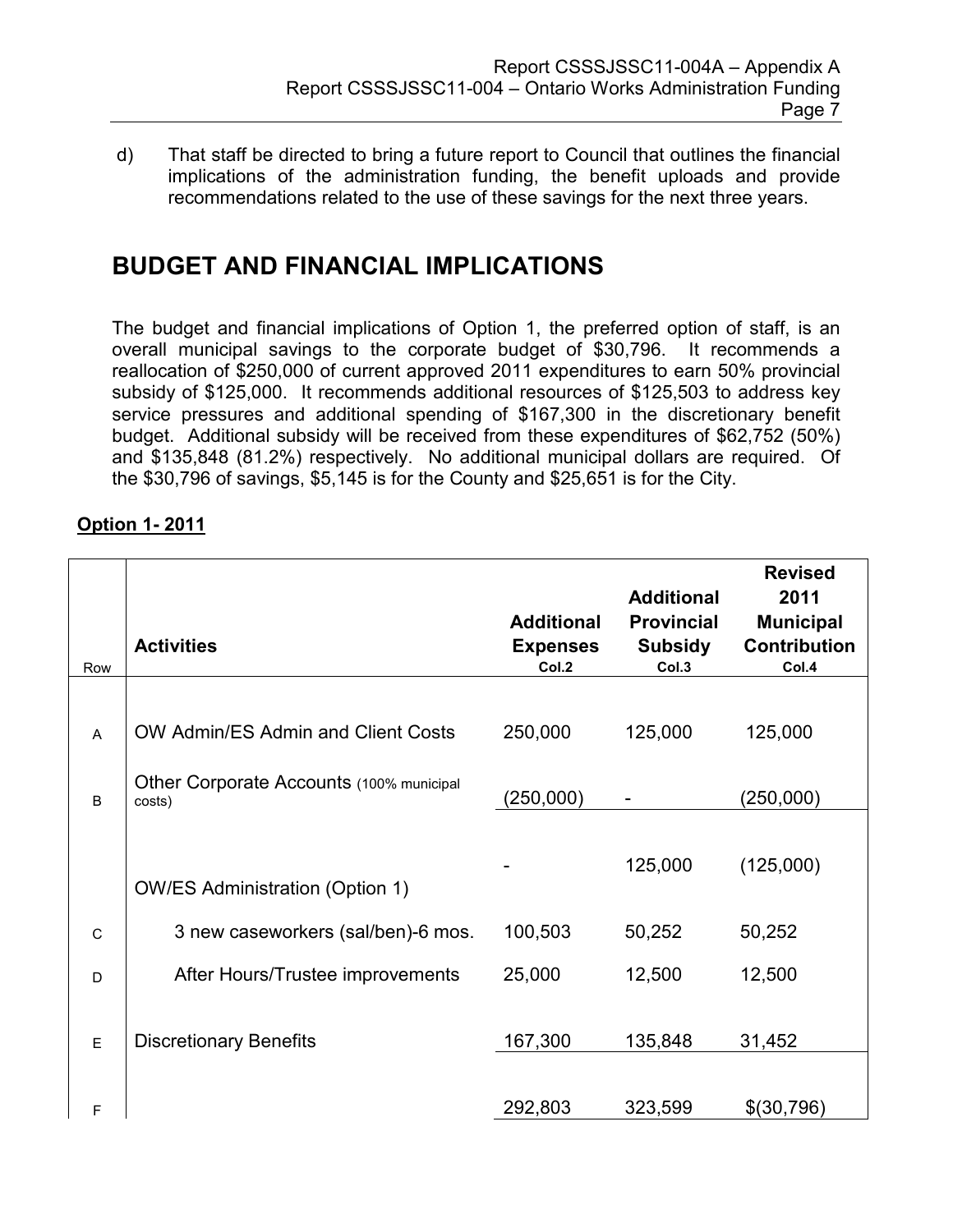| <b>County Share of Municipal Savings</b> | 5,145    |
|------------------------------------------|----------|
| <b>City Share of Municipal Savings</b>   | 25,651   |
|                                          | \$30,796 |

Notes:

 $\overline{a}$ 

- Col.1 Municipal Contribution budgeted for 2011 for OW Admin and Employment Admin and Client costs
- Col.3 Provincial Subsidy for OW/ES costs is at a rate of 50%, for discretionary benefits for 2011 is 81.2% (part of upload)
- Col.4 Results from Col.1 + Col.2 Col.3

## **BACKGROUND**

#### **Process Leading to New Funding Model**

In October 2008, The Provincial Municipal Fiscal Service Delivery Review (PMFSDR) was released, outlining the agreement reached between the Province of Ontario, the Association of Municipalities and the City of Toronto for a new cost-sharing formula for the provision of Ontario Works (OW). The agreement outlined a graduated timetable for the upload of Ontario Works mandatory, discretionary benefits and the employment program to 100% to be paid by the Province by the year 2018, but leaving service delivery and planning with the municipalities. It was also agreed that the administration costs of the OW program would continue to be cost-shared between the Province and municipalities as well as perform a review of the administration funding model.

The challenges to be addressed by the review included (as per MCSS memo dated February 7, 2011):

- Funding is historically based and unresponsive to key program cost drivers, leading to inequitable distribution of available funding to delivery agents (according to AMO, the OW cost per case across the province is estimated to range from \$593 to \$1334; employment services cost is estimated to range from \$458 to  $$1461$ <sup>1</sup>
- Funding does not wholly account for evolving program responsibilities and legislated requirements
- Funding does not account for unique delivery needs, particularly in lowpopulation density areas
- Funding approach adds complexity to program management

<sup>&</sup>lt;sup>1</sup> Cost per Case here refers to the Provincial Subsidy – Peterborough's 2010 OW \$698.89 Employment \$651.47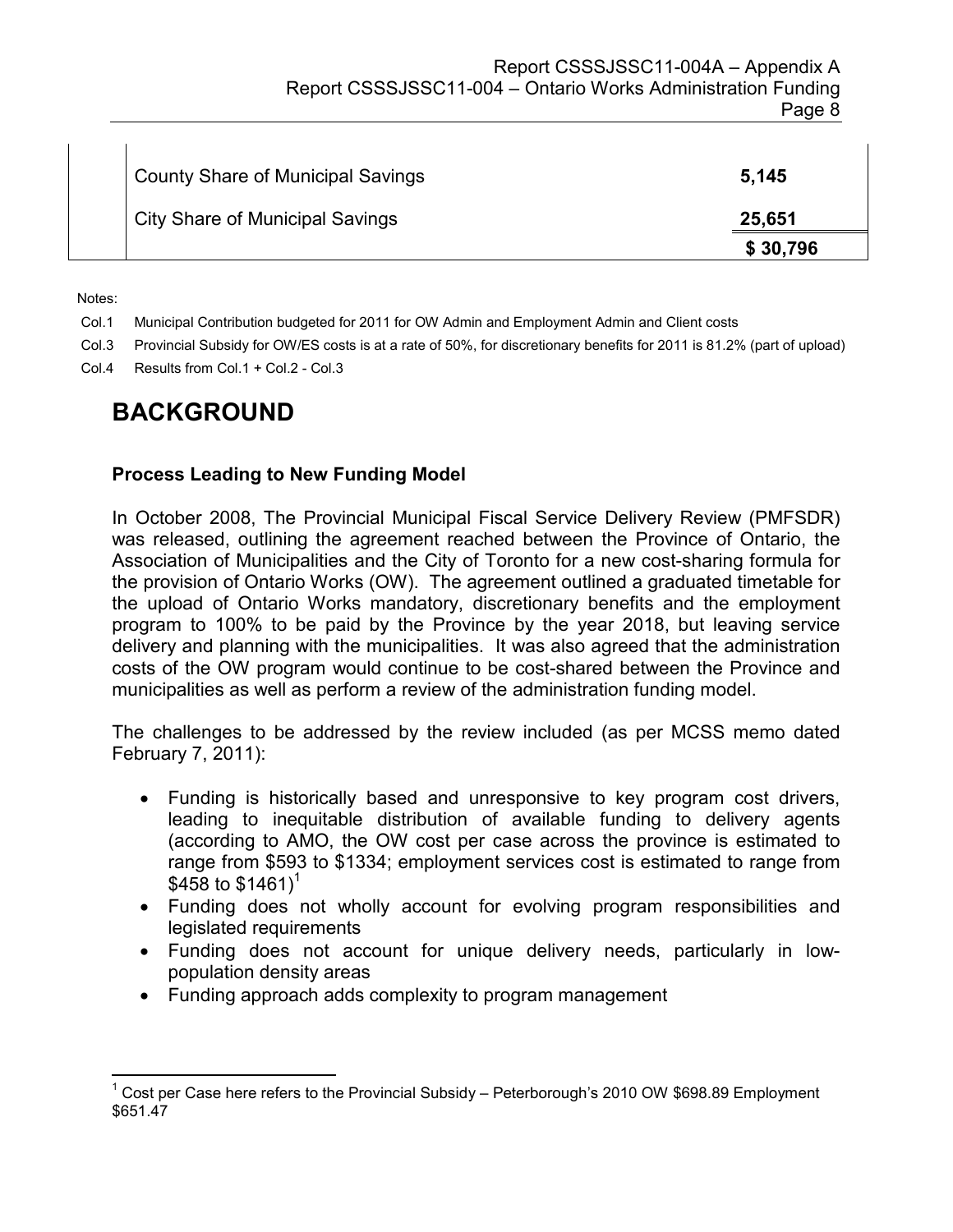There have been minor changes to the provincial subsidies received over the years, but not enough to keep up with the costs of administering the programs, especially to offset cost of living increases or to properly handle increases in caseloads. While Peterborough has been contributing more than 50% towards OW administration, the amount budgeted over the Ministry cap is not as high as many other municipalities. Despite caseloads that have significantly risen over the past four years, the Social Services Division has continued to keep administration costs down as much as possible, knowing than any further costs would have required 100% municipal dollars.

### **New Funding Approach**

The review was completed in 2010 and the province has chosen to move forward with a new funding model. Beginning April 1, 2011, the new funding approach for OW administration and employment services will include:

- OW administration and employment assistance will be funded under one single allocation to give delivery agents the flexibility to determine the best allocation for all aspects of program delivery, while simplifying program operations, such as financial reporting
- Current cost-sharing, cost recovery and upload commitments are upheld within the funding approach
- All delivery agents are eligible to receive a provincial subsidy of up to \$2,016 per case
- Caseload is based on the standard OW caseload and a supplementary caseload made up of mandatory service requirements
- Funding allocations will be derived based on a two-year monthly average standard and supplementary caseload (September 2008-October 2010)
- Funding allocations will be aligned with the two-year OW business cycle and updated at the start of each new cycle
- Outcomes will be expanded to include service delivery measures over time

## **Financial Analysis**

As stated in the Memo to OW Administrators from MCSS on February 7, 2011, "…the revised funding approach entails a significant investment into 50/50 cost-shared funding by the Ministry, which generally means delivery partners will need to increase their investment to fully leverage the increase in available provincial funding".

The Ministry has provided the notional provincial and municipal funding contribution for the delivery of services in the City and County of Peterborough for the period April 1, 2011 to March 31, 2012 as follows: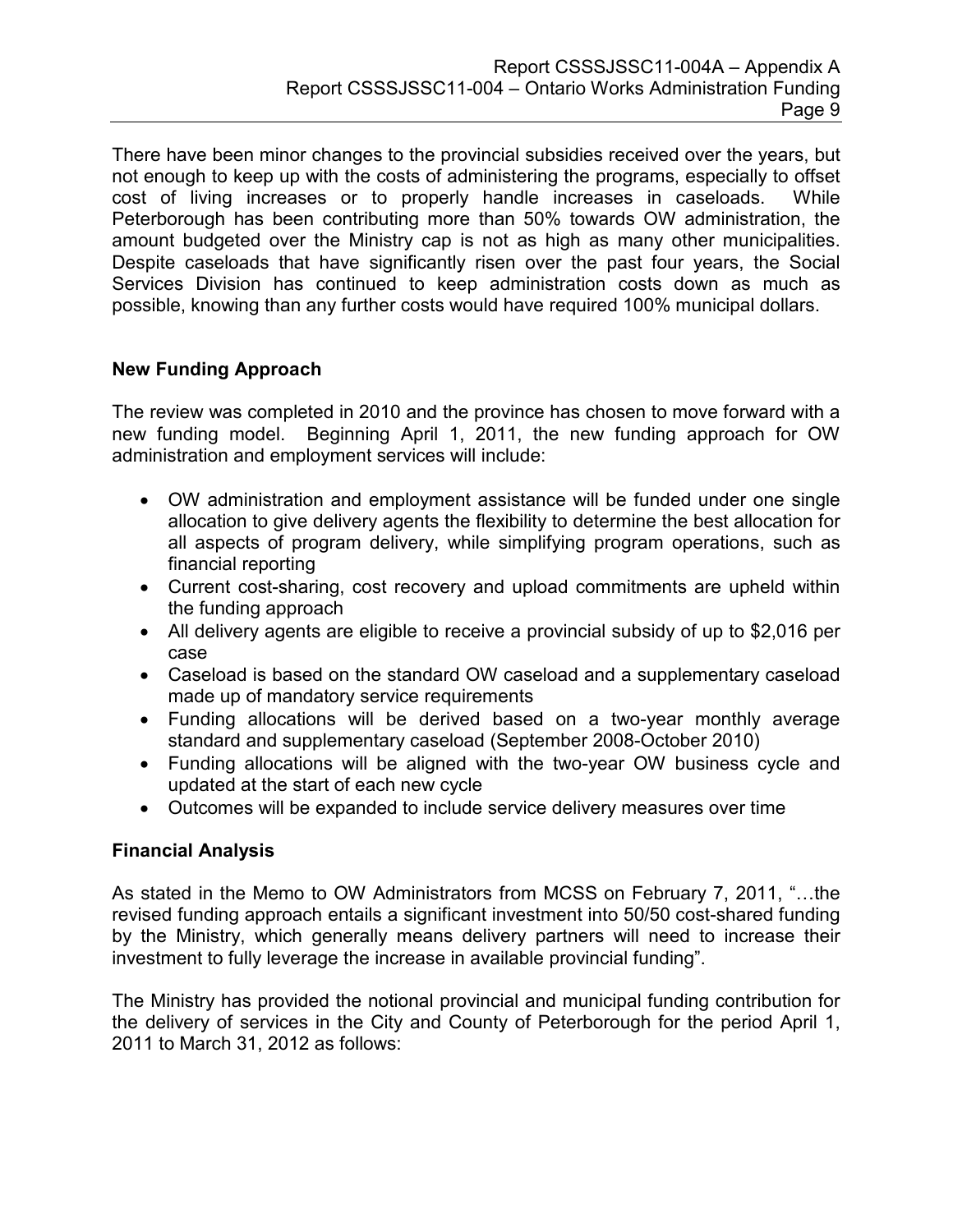|                                                       | <b>Notional</b><br><b>Provincial</b><br><b>Funding</b><br><b>Allocation</b> | <b>Notional</b><br><b>Municipal</b><br><b>Funding</b><br><b>Contribution</b> | <b>Total</b> | Comparison<br>to Current<br>2011<br><b>Budget</b> |
|-------------------------------------------------------|-----------------------------------------------------------------------------|------------------------------------------------------------------------------|--------------|---------------------------------------------------|
| Total<br>Program<br><b>Delivery</b><br><b>Funding</b> | \$7,248,100                                                                 | \$5,463,754                                                                  | \$12,711,854 | 8,887,911                                         |
| <b>Amount Subject</b><br>to 50/50 Cost-<br>Sharing    | \$4,944,000                                                                 | \$4,944,000                                                                  | \$9,888,000  | 5,856,130                                         |
| <b>Amount Subject</b><br>to Upload                    | \$2,304,100                                                                 | \$519,754                                                                    | \$2,823,854  | 3,031,781                                         |

The average gross cost per case for Peterborough in 2010 for Ontario Works was \$1,401.28 and Employment Assistance was \$833.69 for a total of \$2,234.96. The cost per case could rise to \$3,535.89 and the province would still be contributing a full 50% of the costs. An increase of approximately \$1,500,000 municipal contributions above the current 2011 budget would be required to receive the full provincial funding allocation.

It is also apparent that the OW administration budget did not fully represent all costs that could legitimately fall within this budget line. Examples of this is an allocation of salary and benefit dollars for the Director of Community Services, and a corporate administration charge that accurately reflects the services provided for by legal, human resources and finance. Since the Province's share was capped, there was no advantage to the municipality to reflect expenditures in this line; however, our cost per case may have been appeared lower than other municipalities' as a result.

A single funding allocation for program delivery has been established that consolidates the administration funding and employment assistance. Program delivery costs can include staffing, accommodation, travel, training, office expenses, technology, internal services such as legal costs, purchase of services of employment programs and other employment-related client expenses.

#### **Positives of this funding announcement**

The assumption made in the 2011 budget process that the province would provide a full 50% subsidy is confirmed.

In review of the details of the OW Cost of Administration Directive 11.3, there are other costs that could be included in the OW Admin line and further provincial subsidy could be received.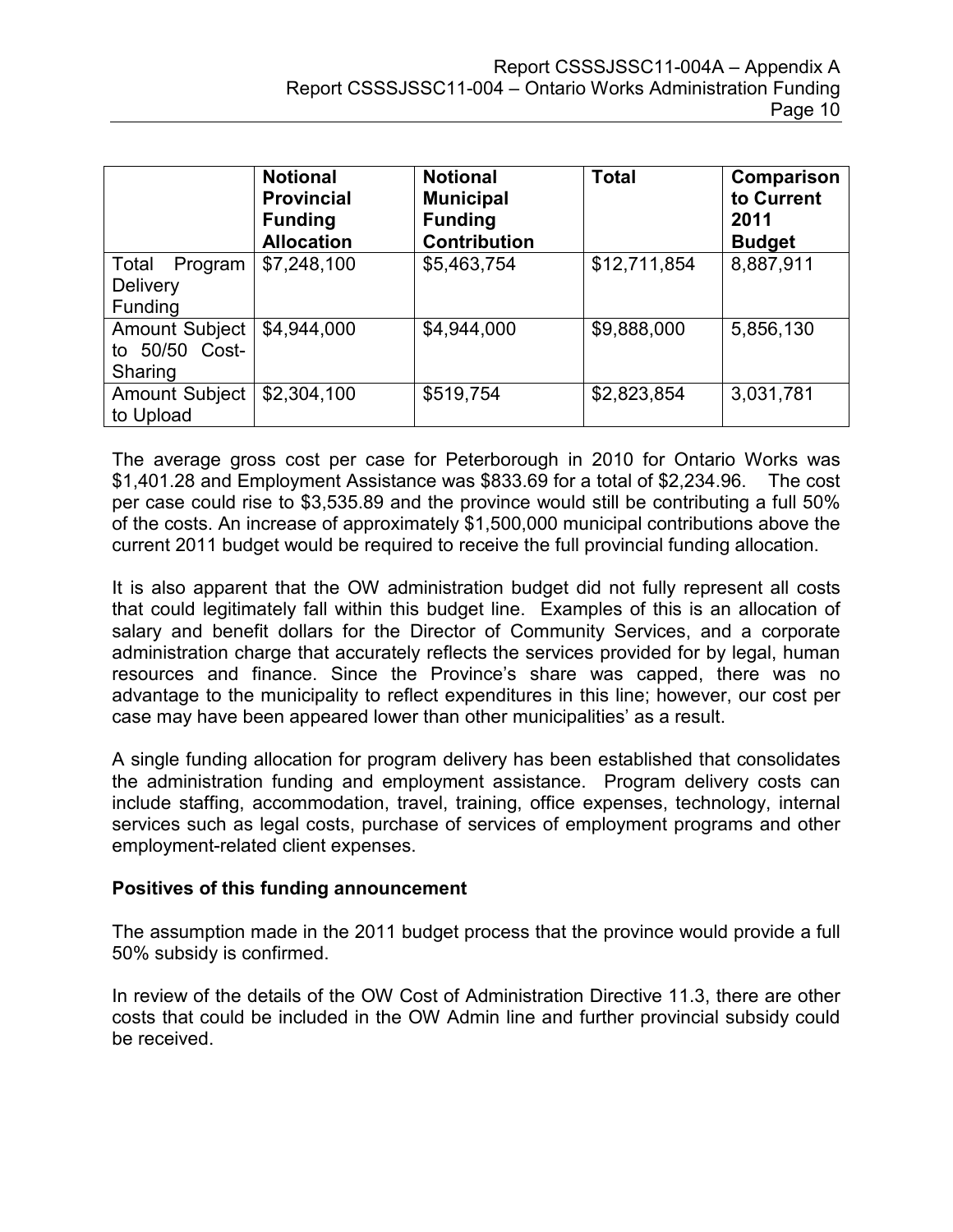There is a commitment from the Ministry to continue to provide their share of the cost of admin and the new formula has been articulated so budgeting the provincial subsidy for at least the next three years will be more predictable.

The combining of OW administration funding and the employment program funding into one program allocation, albeit with different costs shares, should allow for some simplification of the reporting process.

### **Service Pressures as a result of the Current Funding Allocations**

The only staff increases to the Ontario Works program budget in the past four years has been one Employment position in 2007 and the temporary supervisor position added effective April 1, 2011. The case load has increased 27% since 2007 from an average of 2900 to 3680 in 2010 and a further increase of 11% is projected for 2011. The increased demand for service has been managed by reallocating internal resources to priority tasks, but there are areas where legislative requirements and quality of service have been impacted, such as the response time to completion of intake occasionally going outside of the four day standard.

The amount of intensive employment counselling has also been reduced in the past few years due to the increased caseload. The number of participants engaged in employment planning has risen from 3287 in 2007 to 4286 in 2010, a 30 % increase. Participation agreements are to be reviewed at a minimum of every three, four or six months, depending on individual case circumstances, and a full financial eligibility review is to occur every 12 months. In June 2009, the Province amended these requirements because of workload pressures due to increased caseloads. However, it is expected that we will be required to return to these service levels in 2011. With our current caseload and staffing levels, it will not be possible to meet all of these legislated requirements.

#### **Options**

There are costs within the existing municipal budget that could be allocated to the central administration costs of the Ontario Works program and this will allow for increased provincial subsidy. The options presented all look at reallocating expenses to OW administration and Employment Services to leverage new 50% provincial subsidy, but offer different ways to use this money.

There are three options related to the 2011 budget presented for consideration as described below.

## **Option 1- (Preferred)**

Reallocate \$250,000 of the 2011 budget to OW Administration/Employment Services to obtain further 50% provincial subsidy of \$125,000. Use the additional provincial subsidy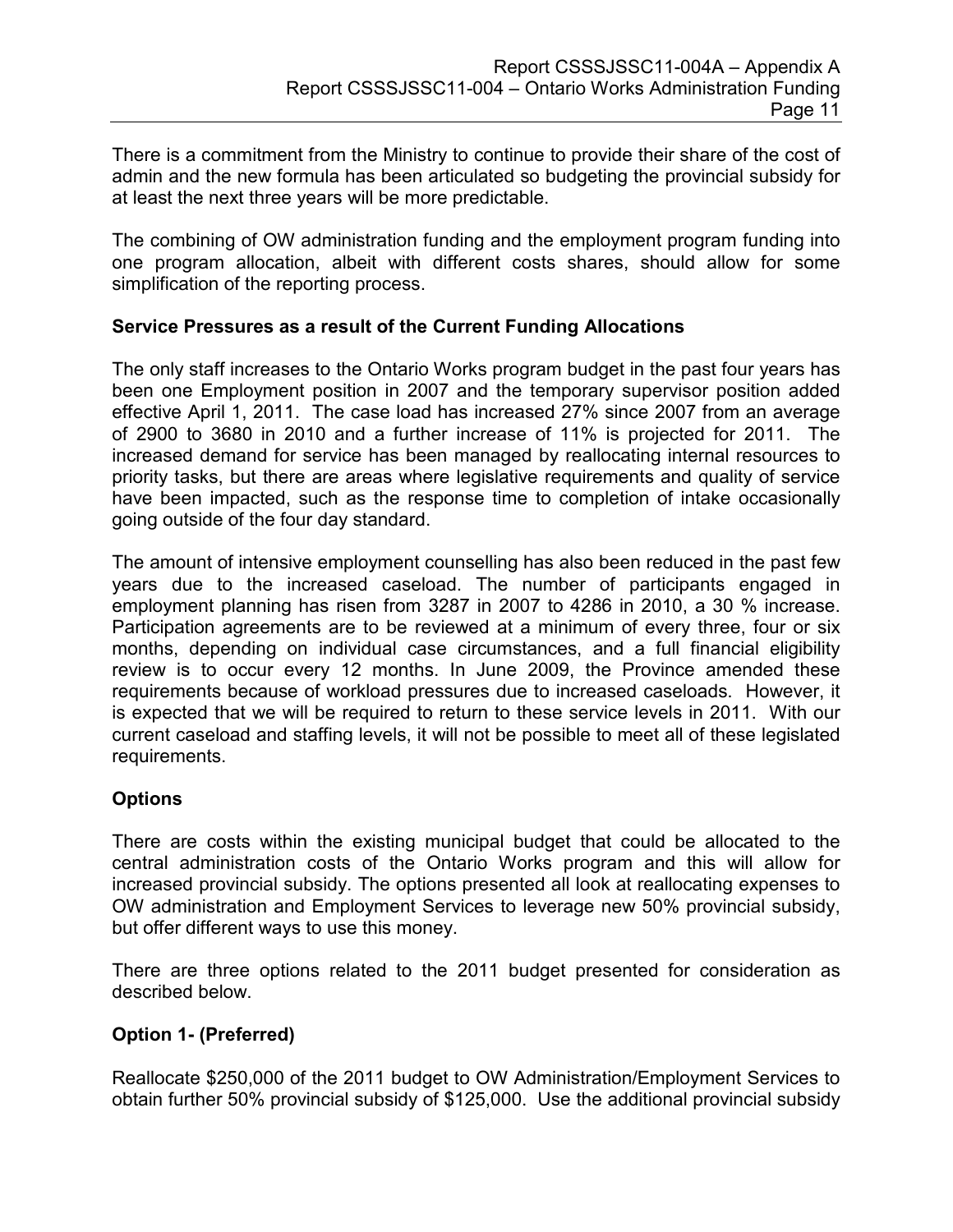in three ways: to implement Service Delivery Improvements, offset the Discretionary benefits program and reduce the overall corporate budget.

A portion of the additional provincial subsidy of \$125,000 received from could be applied to cover the municipal cost in investment in Ontario Works programming. This would allow for improved legislative compliance to address service pressures highlighted above and for strategic program improvements. If all these short-term service delivery improvements were implemented effective July 1, 2011, the municipal contribution would be \$62,752 and the same amount of additional provincial subsidy would be received. Overall, there would still be a net savings to the municipal budget of \$30,796 from increased subsidy due to administration costs that can be claimed for cost share. See Appendix A for a summary of Budget Shifts to Ontario Works, costs of proposed service expenditures and net Municipal savings.

## **Option 2**

Reallocate \$250,000 from other areas of the 2011 budget and add \$1,001,911 additional municipal dollars from the City and \$250,478 from the County on the OW program to obtain the full provincial subsidy of \$7,248,100. It is recognized that this is a significant increase in municipal spending. Should this option be approved in whole or part, as well as the immediate service delivery improvements outlined below, there would be many other service delivery opportunities. Some of the ideas to date are outlined below under the heading of Longer Term Opportunities of the Funding Framework.

Should the committee wish to endorse Option 2, a motion is required as follows:

That recommendation (a) of Report JSSCCSSS11-004 be defeated and replaced as follows:

a) Reallocate \$250,000 from other areas of the 2011 budget and add \$1,001,911 additional municipal dollars from the City and \$250,478 from the County on the OW program to obtain the full provincial subsidy of \$7,248,100 that is available. Staff to bring a future report to outline possible options related to the specifics of this additional spending.

## **Option 3**

Reallocate \$250,000 of 2011 approved expenditures from other areas of the municipal budget to the OW budget and use all of the \$125,000 of additional provincial subsidy to reduce the corporate bottom line. Make no service delivery improvements or offset to the discretionary benefit budget.

This option holds potential risk of not meeting legislated service delivery expectations and the quality of the services provided in Peterborough would get further behind other municipalities in the province.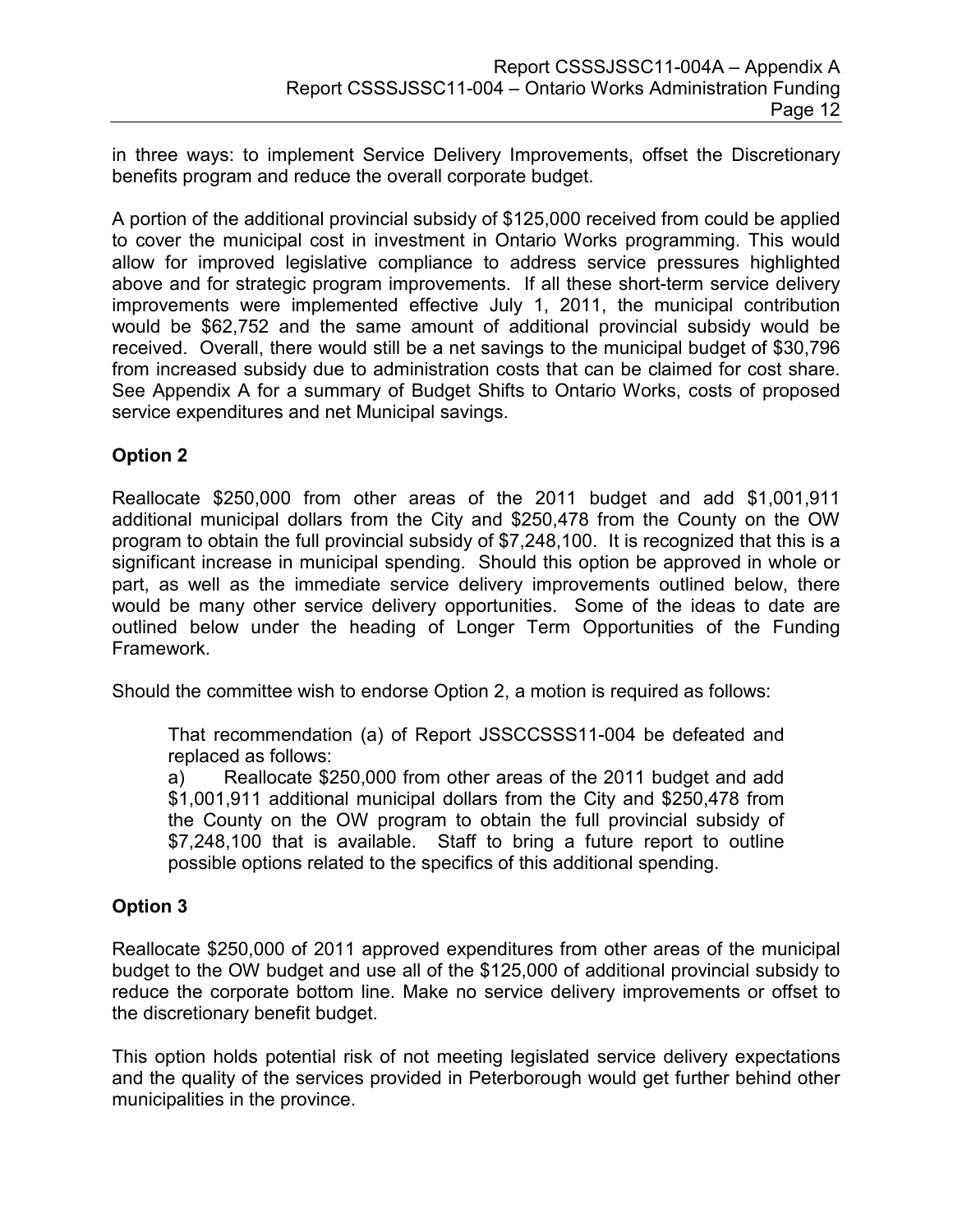Should the committee wish to endorse Option 3, a motion is required as follows:

That recommendation (a) of Report JSSCCSSS11-004 be defeated and replaced as follows:

a) Reallocate \$250,000 of 2011 approved expenditures to OW budget and use all of the \$125,000 of additional provincial subsidy to reduce the corporate bottom line. Make no service delivery improvements or offset to the discretionary benefit budget.

#### **Impact of Options 1 or 2**

Should Options 1 or 2 be approved, immediate service delivery improvements are recommended in three key service areas; Homelessness Outreach; County Outreach and Employment counselling.

#### **Description of Recommended Short-term Immediate Service Delivery Improvements**

- **a) Homelessness Program** An additional Hostel Liaison Worker to provide Ontario Works case management and employment supports to prevent homelessness through outreach, expanded to occur on site at Our Space. This would help address some of the challenges related to the drop-in program due to limited staff resources, by adding a regular presence of trained municipal staff. A small increase in the financial allotment to the contracted services for the After Hours and Trustee Program would allow for enhanced case planning evenings and weekends and existing Trustee Programs operated by Salvation Army or CMHA could be expanded through a purchase of service to work with some of the homeless or at risk of homeless population.
- **b) County Outreach Worker** 1 FTE to provide access to Ontario Works Caseworker through a combination of home visits and/or at various locations such as township offices, community centres, medical centres, help centres.
- **c) Employment** 1 Additional FTE Employment Counsellor –Addition of 1 FTE in this area would help ensure that access to timely employment counselling and legislated reviews of participation agreements is occurring within legislated time lines.

These short-term program improvements could be achieved without increasing the bottom line of the City's budget, but would require increasing the 2011 Social Services budget in order to obtain the Provincial Subsidy. It is recommended that the requested staff positions be added as temporary positions effective July 1, 2011 for a nine month period. Pending Council approval, all positions could be extended through 2012 as per Chart below.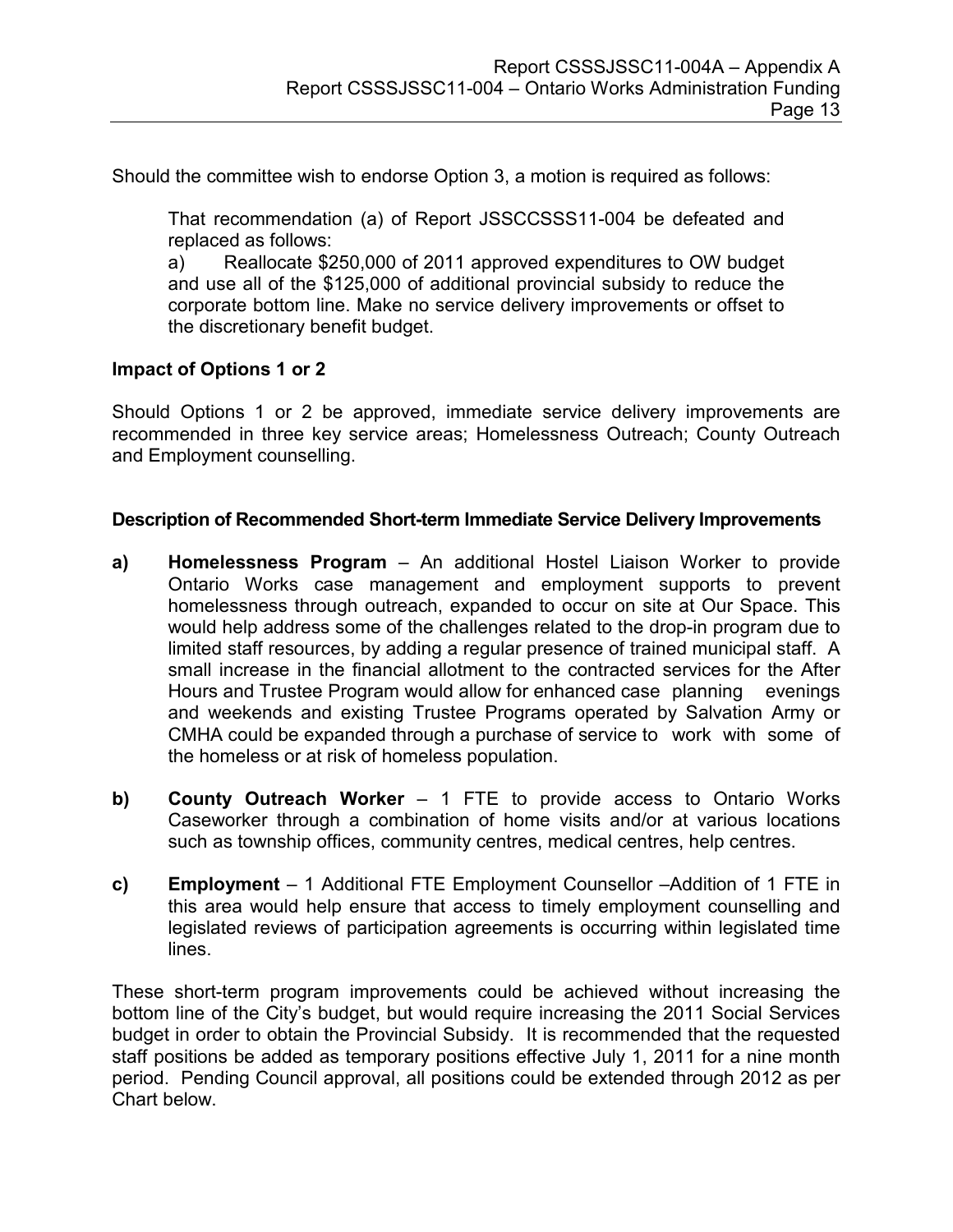## **Opportunities Resulting from the New Funding Framework for 2012 and Beyond**

## **Option 1 - 2012**

| Row                       | <b>Activities</b>                                  | <b>Additional</b><br><b>Expenses</b><br>Col.2 | <b>Additional</b><br><b>Provincial</b><br><b>Subsidy</b><br>Col.3 | <b>Revised</b><br>2012<br><b>Municipal</b><br><b>Contribution</b><br>Col.4 |
|---------------------------|----------------------------------------------------|-----------------------------------------------|-------------------------------------------------------------------|----------------------------------------------------------------------------|
|                           |                                                    |                                               |                                                                   |                                                                            |
| A                         | OW Admin/ES Admin and Client Costs                 | 250,000                                       | 125,000                                                           | 125,000                                                                    |
| B                         | Other Corporate Accounts (100% municipal<br>costs) | (250,000)                                     |                                                                   | (250,000)                                                                  |
|                           |                                                    |                                               |                                                                   |                                                                            |
|                           |                                                    |                                               | 125,000                                                           | (125,000)                                                                  |
|                           | <b>OW/ES Administration (Option 1)</b>             |                                               |                                                                   |                                                                            |
| $\mathsf{C}$              | 3 new caseworkers (sal/ben)-full yr                | 205,529                                       | 102,764                                                           | 102,764                                                                    |
| D                         | Service delivery improvements                      | 25,000                                        | 12,500                                                            | 12,500                                                                     |
|                           |                                                    |                                               |                                                                   |                                                                            |
| E                         | <b>Discretionary Benefits</b>                      | 167,300                                       | 138,524                                                           | 28,776                                                                     |
|                           |                                                    |                                               |                                                                   |                                                                            |
| $\mathsf F$               |                                                    | 397,829                                       | 378,789                                                           | \$19,040                                                                   |
| G                         | <b>County Share of Additional Cost</b>             |                                               |                                                                   | 3,180                                                                      |
| $\boldsymbol{\mathsf{H}}$ | <b>City Share of Additional Cost</b>               |                                               |                                                                   | 15,860                                                                     |
|                           |                                                    |                                               |                                                                   | \$19,040                                                                   |

Notes:

Result made on the assumption that no changes in Rows A&B, caseworkers stay for full year

Col.1 Municipal Contribution budgeted for 2012 for OW Admin and Employment Admin and Client costs

Col.3 Provincial Subsidy for OW/ES costs is at a rate of 50%, for discretionary benefits for 2012 is 82.8% (part of upload)

Col.4 Results from Col.1 + Col.2 - Col.3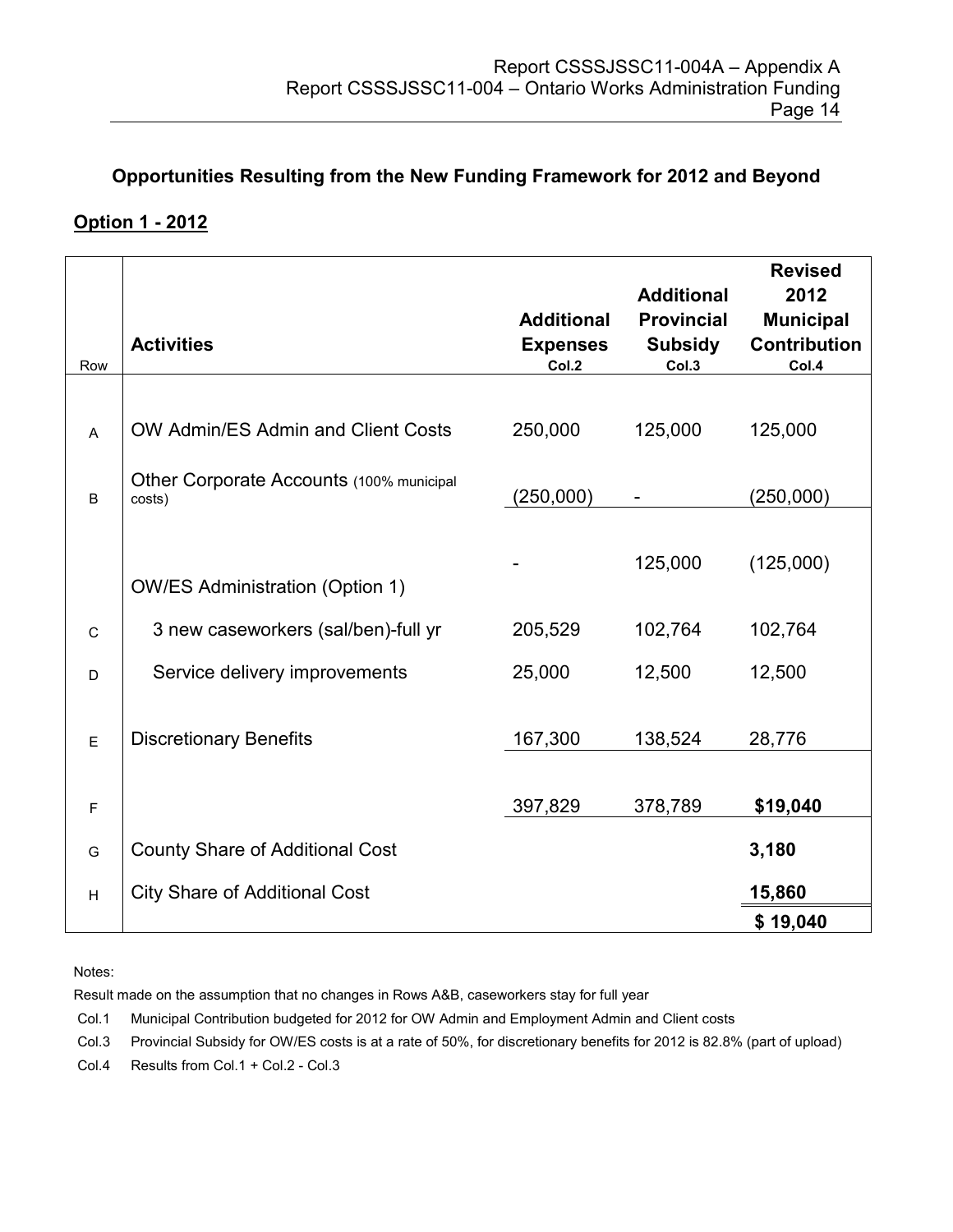Office lease or purchase costs for Ontario Works are eligible to be cost-shared with the province under the Cost of Administration Directive. These expenses must occur within the year claimed and a capital reserve is not allowed. This does provide for the possibility of developing partnerships to co-locate with other service providers in various community hubs within the City and County and provide a more predictable stream of revenue to these hubs through the Ontario Works administration funding.

Partnerships and hubs are being discussed in many forums and service sectors currently including the Child and Family Centre Hub service model, the Poverty Reduction Network neighbourhood hub, and multiservice delivery centres for Employment Providers, and in the Mental Health and Addictions service sector. County Outreach locations could be established that would allow for Ontario Works and Employment programming to be more accessible for rural residents and could also help to allow other agencies/services to locate along with Ontario Works in outreach locations increasing service accessibility significantly.

As the upload of benefits continues through 2012 to 2018, as long as caseloads begin to level off, there will be savings to the municipality. A full service model review will be undertaken prior to the 2012 budget being finalized to include caseload projections, a detailed financial calculation of the impact of the new funding framework and the impact of the upload of benefits and program costs. The workload implications of the legislated requirements will be reviewed to determine the caseload ratio necessary to meet these requirements and program outcomes. Also, service delivery options will be considered and further details of the feasibility and desirability of various approaches outlined in a future report for consideration.

## **SUMMARY**

The new Provincial Cost of Administration Funding Framework has resulted in a review of the 2011 OW budget. More subsidy could be received but this would require greater municipal contribution. The preferred Option 1 ensures that Social Services has captured all legitimate program costs to obtain full provincial subsidy and recommends that part of the additional provincial subsidy received be used to address service pressures and offset anticipated shortfall in discretionary benefits. It is also recommended that further analysis of the framework and anticipated increased provincial revenues for 2012 be conducted and a future report outlining further recommendations be brought back.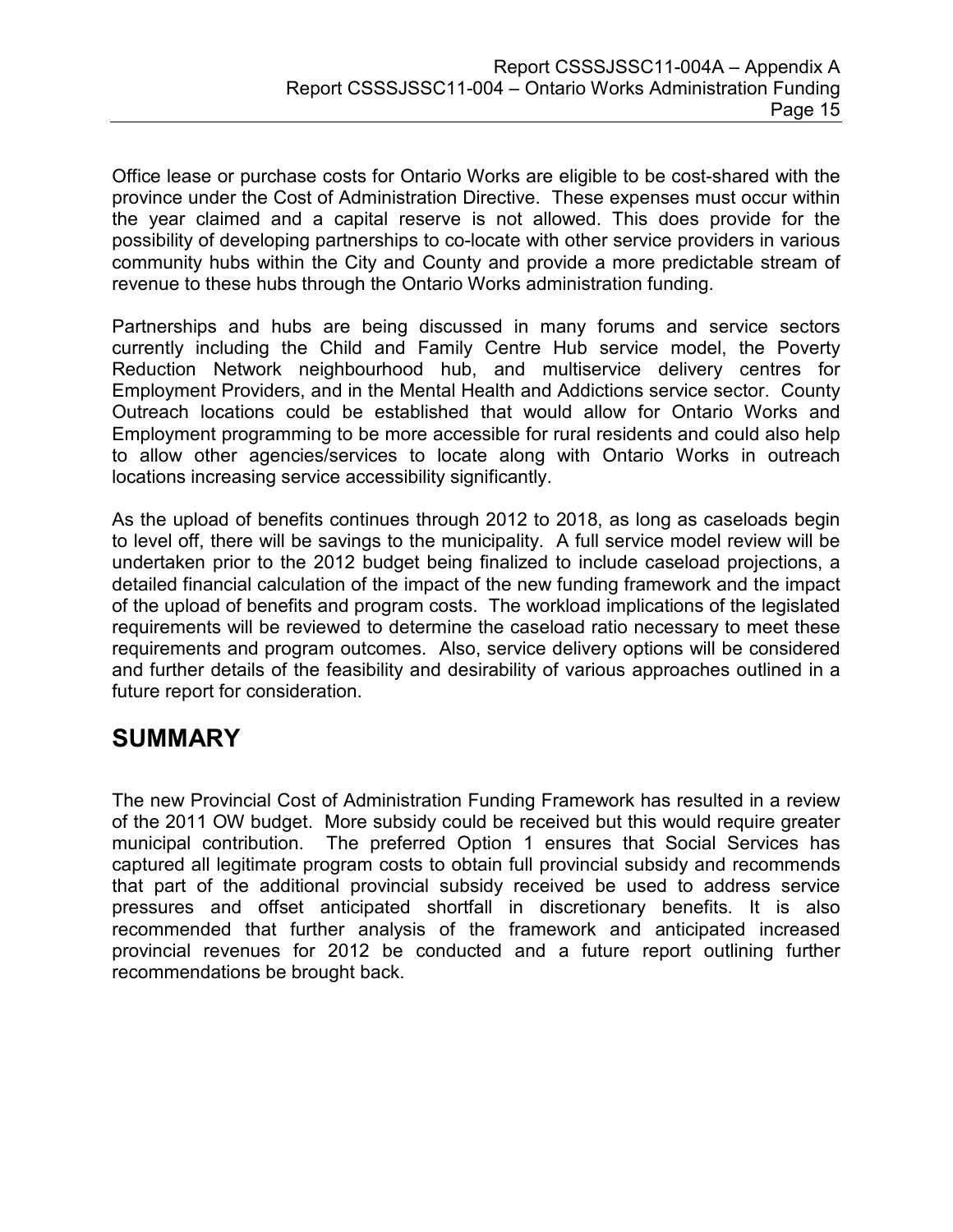Submitted by,

Ken Doherty<br>
Director of Community Services<br>
Contain Social Services<br>
Director of Community Services<br>
Contains the Social Services<br>
Director of Community Services

Social Services Division Manager

Contact Name: Linda Mitchelson Phone – 705 748-8830 Ext. 3770 Fax – 705 742-0542 E-Mail – [lmitchelson@peterborough.ca](mailto:lmitchelson@peterborough.ca)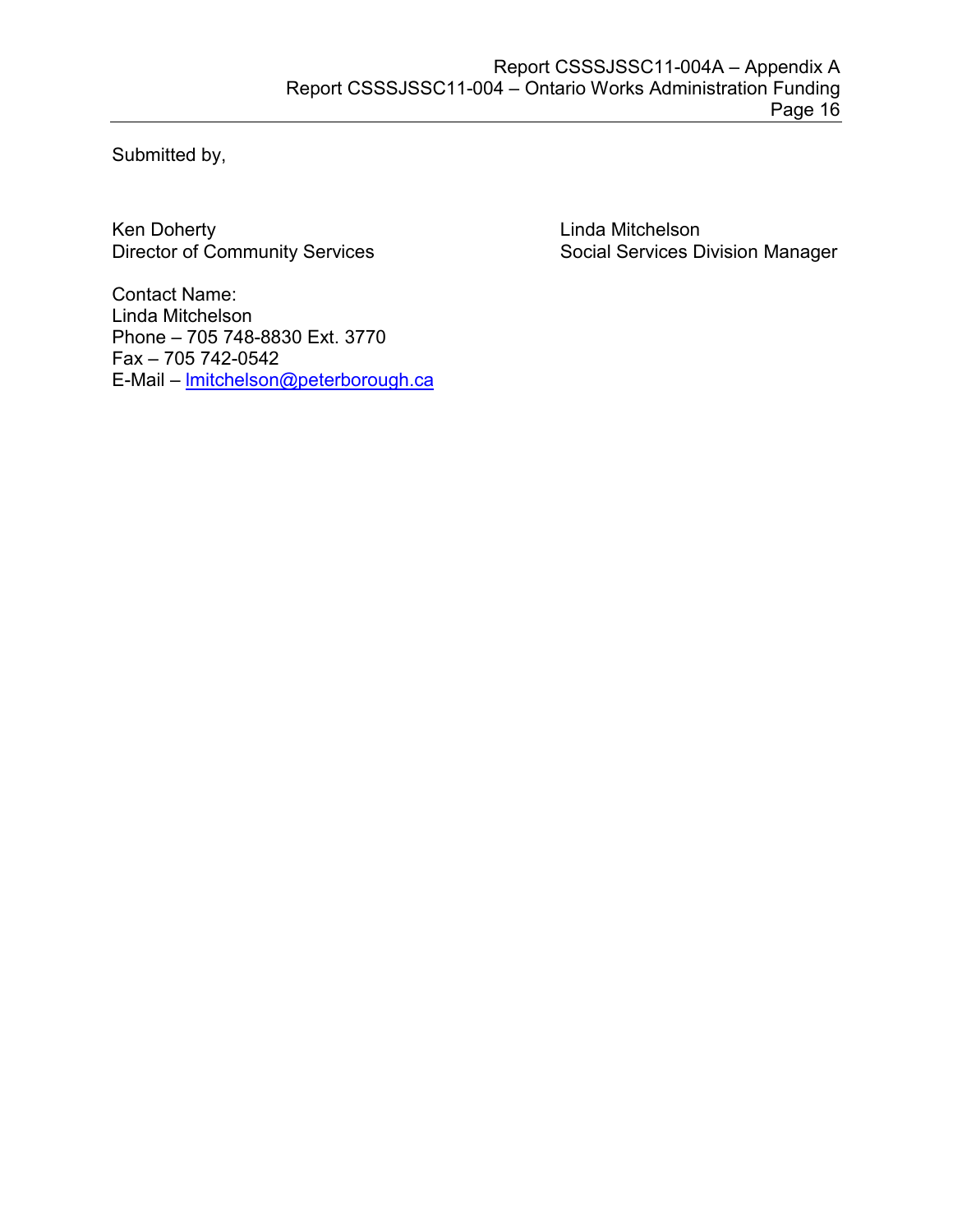Report CSSSJSSC11-004A - Appendix B Report CSSSJSSC11-004A – Appendix B

> **Proposed Expenditure Reallocations Proposed Expenditure Reallocations**

| <b>Description</b>                                                                                | <b>Activity/Dept</b><br>Originating<br>or New | Expenditures<br>Additional<br>Services<br>Eligible<br>Gross<br>Social | Additional<br>Provincial<br>Subsidy<br>$(50\%)$ | Contribution<br>Additional<br>Municipal<br>to OW/ES<br>Admin<br><b>Del</b> | in Rest of<br>Municipal<br>Services<br>Savings<br>Social<br>Social | Department<br><b>Budgets</b><br>to Other<br>Savings<br>$\frac{1}{2}$ | County<br>Share | Share<br>Cost<br>City |
|---------------------------------------------------------------------------------------------------|-----------------------------------------------|-----------------------------------------------------------------------|-------------------------------------------------|----------------------------------------------------------------------------|--------------------------------------------------------------------|----------------------------------------------------------------------|-----------------|-----------------------|
|                                                                                                   | 2                                             | ო                                                                     | 4                                               | Ю                                                                          | <b>Budget</b><br>$\bullet$                                         | r                                                                    | ထ               | თ                     |
| Amounts Transferred from Other Activities/Departmer                                               |                                               | ρÎς                                                                   |                                                 |                                                                            |                                                                    |                                                                      |                 |                       |
| Recommendation (a)                                                                                |                                               |                                                                       |                                                 |                                                                            |                                                                    |                                                                      |                 |                       |
| Services for staff time administering OW<br>Charge admin fee to Employment<br>fee subsidy         | Children's Services                           | 102,658                                                               | 51,329                                          | 51,329                                                                     | (102, 658)                                                         |                                                                      | (15, 399)       | (35, 930)             |
| Administrative Assistant's time to<br>Charge portion of Director and<br>supporting OW/ES          | Services Admin<br>Community                   | 21,073                                                                | 10,537                                          | 10,537                                                                     | ı                                                                  | (21,073)                                                             | 2,107           | (12, 644)             |
| administering ODSP/OW bus pass<br>Pay admin fee for Transit's time<br>program                     | Transit                                       | 36,720                                                                | 18,360                                          | 18,360                                                                     |                                                                    | (36, 720)                                                            | 3,672           | (22,031)              |
| administering OW recreation subsidies<br>Pay admin fee for Recreation's time                      | Recreation                                    | 13,737                                                                | 6,869                                           | 6,869                                                                      | J.                                                                 | (13, 737)                                                            | 1,373           | (8,242)               |
| Move hostel worker salary and benefits<br>back to OW administration                               | Emergency Hostels                             | 17,042                                                                | 8,521                                           | 8,521                                                                      | (17,042)                                                           |                                                                      | (1,704)         | (6, 817)              |
| Charge ES for employment work with<br>CSP/OW clients                                              | Community<br>Social Plan                      | 46,639                                                                | 23,320                                          | 23,320                                                                     | (46, 639)                                                          | $\blacksquare$                                                       | (18, 656)       | (4,664)               |
| and Corporate Services time for support<br>More realistic amount of Legal, CAO,<br>to SS division | Administration<br>Corporate                   | 12,131                                                                | 6,066                                           | 6,066                                                                      | $\blacksquare$                                                     | (12, 131)                                                            | 1,213           | (7, 278)              |
| Subtotal Costs/(Savings)                                                                          |                                               | 250,000                                                               | 125,000                                         | 125,000                                                                    | (166, 339)                                                         | (83, 661)                                                            | (27, 394)       | \$(97,606)            |
| <b>Proposed Additional</b>                                                                        | Expenditure Discretionary Benefits            |                                                                       |                                                 |                                                                            |                                                                    |                                                                      |                 |                       |
| Recommendation (b)<br>Expenses related to                                                         |                                               | 167,300                                                               | 135,848                                         | 31,452                                                                     |                                                                    |                                                                      | 6,290           | 25,162                |
| Net Costs/(Savings)                                                                               |                                               | 417,300                                                               | 260,848                                         | 156,452                                                                    | (166, 339)                                                         | (83, 661)                                                            | (21, 104)       | (72, 444)             |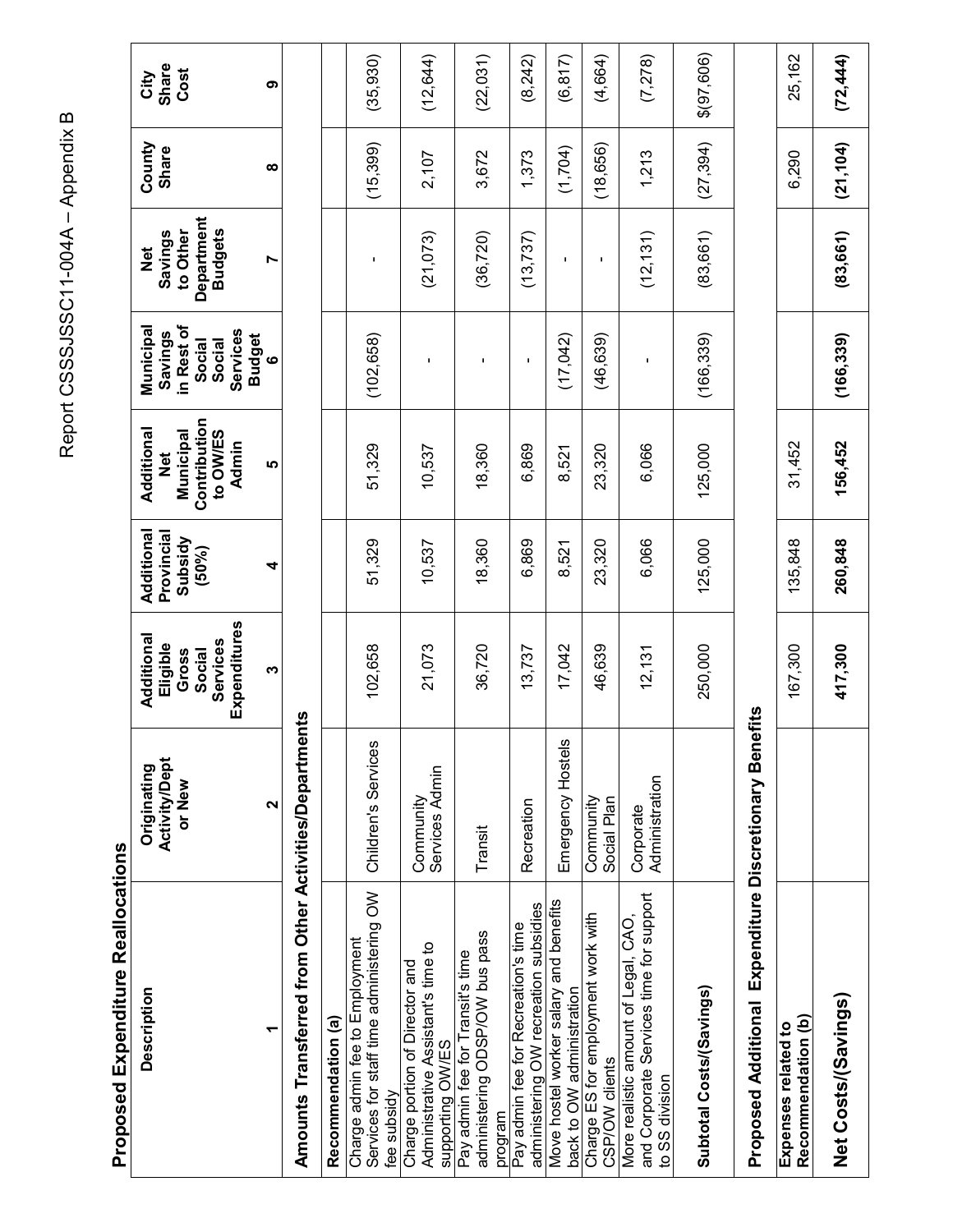

**TO: Members of the Joint Services Steering Committee Committee FROM: Ken Doherty, Director of Director of Community Services MEETING DATE: September 9, 2010 September 9, 2010 SUBJECT: Report CSSSJSSC10 CSSSJSSC10-006 Discretionary Benefit Update** Report CSSSJSSC11-004A – Appendix C<br> **Example 1980**<br> **Delivered Ontario Works (Ontario Works (Ontario Works (Ontario Works (Ontario Works (Ontario Works (ONTE:**<br> **Report CSSSJSSC10-006**<br> **Discretionary Benefit Update**<br> **PO** 

# **PURPOSE**

A report to inform the Joint Services Steering Committee of the anticipated service A report to inform the Joint Services Steering Committee of the anticipated se<br>demand and financial projections for discretionary benefits over the next five years.

## **RECOMMENDATION**

That the Joint Services Steering Committee endorse the recommendation outlined in Report CSSSJSSC10-006 dated September 9, 2010, of the Director of Community Services, as follows: That the Joint Services Steering Committee endorse the recommendation outlined<br>Report CSSSJSSC10-006 dated September 9, 2010, of the Director of Commun<br>Services, as follows:<br>That the report be received.<br>**BUDGET AND FINANCI** 

That the report be received.

## **BUDGET AND FINANCIAL IMPLICATIONS**

There are no immediate financial implications in receiving this report.

## **BACKGROUND**

The Ontario Works Act allows for the provision of discretionary benefits to be delivered at the discretion of each Consolidated Municipal Service Manager (CMSM) to persons in receipt of Ontario Works (OW) and Ontario Disability Support Plan (ODSP). Funding is cost-shared with the province, and by 2018 the provincial government will assume full responsibility to fund this program. Table 1.0 outlines the phased upload of the expenditures for discretionary benefits.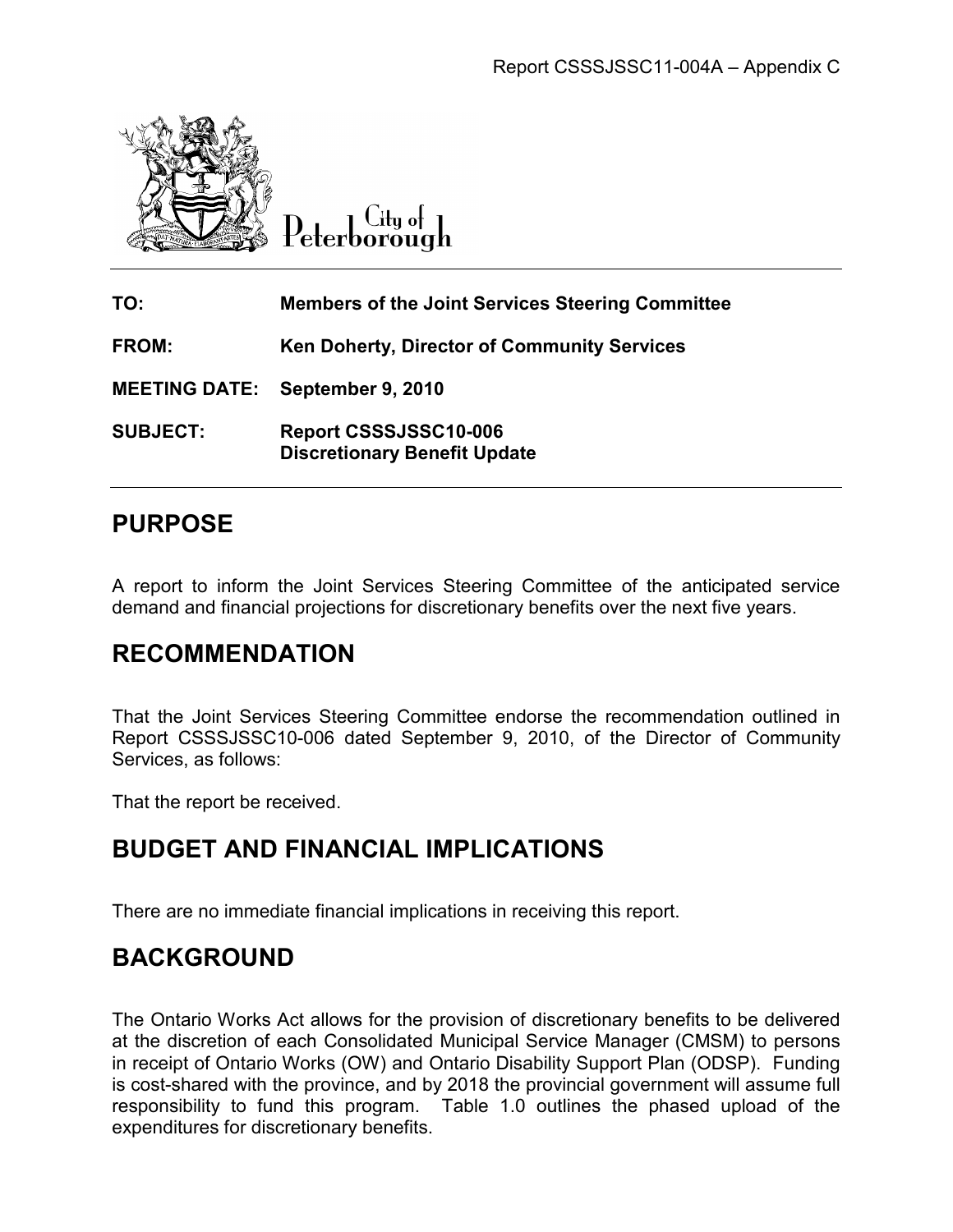|                                       | 2010   | 2011   | 2012   | 2013   | 2014   | 2015   | 2016   | 2017   | 2018   |
|---------------------------------------|--------|--------|--------|--------|--------|--------|--------|--------|--------|
| Municipal<br>Share                    | 19.4%  | 18.8%  | 17.2%  | 14.2%  | 11.4%  | 8.6%   | 5.8%   | 2.8%   | 0%     |
| Provincial<br>Share                   | 80.6%  | 81.2%  | 82.8%  | 85.8%  | 88.6%  | 91.4%  | 94.2%  | 97.2%  | 100%   |
| Non-Health<br>Average<br>Monthly Cap* | \$7.05 | \$7.10 | \$7.25 | \$7.50 | \$7.75 | \$8.00 | \$8.25 | \$8.50 | \$8.75 |

#### **Table 1.0 - Ontario Works Cost Sharing**

**\***Cost of non-health discretionary benefits is capped at an average annual monthly amount.

In December 2009, the Minister of Community and Social Services created the Social Assistance Review Advisory Council to report on the scope and terms of reference that would guide the development of a social assistance review. In May 2010, the report was released and, subject to the decision of the Minister, a consultative review could be underway that takes 12 to 18 months to complete and provides recommendations to determine the future of social assistance/income security in Ontario. Discretionary benefits may be part of this review, and at some point, the government may implement a cap on the cost of health-related discretionary benefits. Increasing the health-related discretionary benefit costs before any cap were to be implemented allows client needs to be better addressed, while at the same time the upload is resulting in a decrease of municipal contributions. In addition, clients spend many of the payments for goods and services covered through Discretionary Benefits payments at businesses in our community.

Since the inception of discretionary benefits in 1998, these benefits have been extremely important to alleviate financial hardship to social assistance recipients and their families. In the summer of 2008, City Council approved an updated discretionary benefit policy that provided a range of items and services to assist clients and their families. Most of the changes were initiated effective October 2008, and Ontario Works, ODSP clients and community partners received notification of the new provisions. The demand for these benefits increased in 2009, as more families became aware of the changes. At the same time, caseloads began increasing with the downturn in the economy and more people applied for Ontario Works. The need for these discretionary benefits was evident, as families struggled to meet their financial obligations or were faced with new costs for which they had no money.

Survey of some basic discretionary benefits (funerals, dental, dentures, vision and transportation) from the other CMSMs within the Central East region, (Durham Region, York Region, Kawartha Lakes, Northumberland County and Simcoe County) suggests that Peterborough's benefits are slightly better in some areas when compared to the others.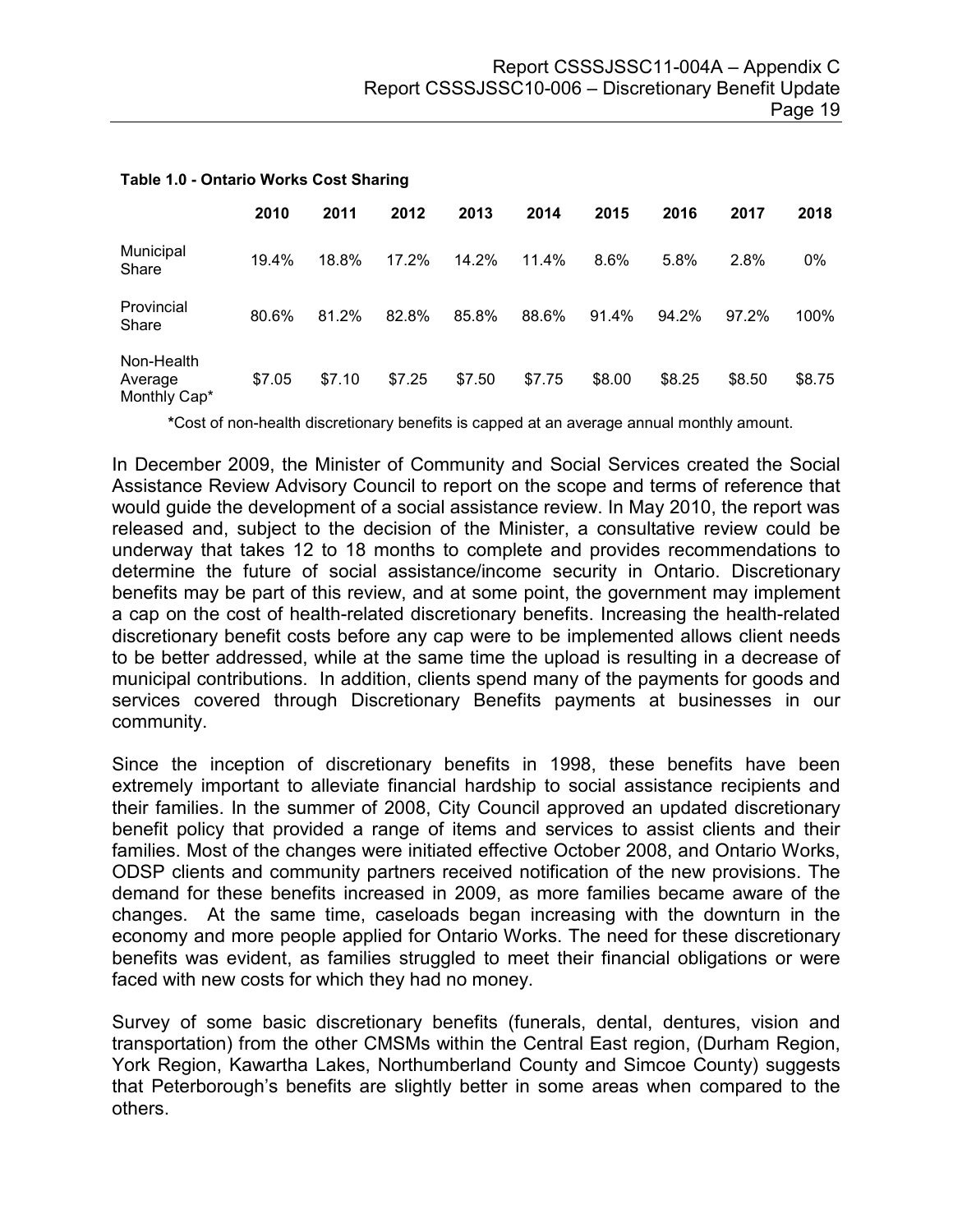#### Report CSSSJSSC11-004A – Appendix C Report CSSSJSSC10-006 – Discretionary Benefit Update Page 20

| <b>Table 2.0 - Discretionary Benefit Comparison with Central East CMSMs</b> |                                                                |                                                               |                                                                             |                                                               |                                                                                                       |                                                                                              |  |  |
|-----------------------------------------------------------------------------|----------------------------------------------------------------|---------------------------------------------------------------|-----------------------------------------------------------------------------|---------------------------------------------------------------|-------------------------------------------------------------------------------------------------------|----------------------------------------------------------------------------------------------|--|--|
| ltem or<br><b>Service</b>                                                   | <b>Durham</b>                                                  | <b>York</b>                                                   | <b>Kawartha</b><br><b>Lakes</b>                                             | Northumberland                                                | <b>Simcoe</b><br>County                                                                               | Peterborough                                                                                 |  |  |
| Vision                                                                      | Rate table<br>for lenses<br>and up to<br>\$42.20 for<br>frames | <b>MCSS</b><br>Fees<br>every 3<br>years                       | Cost of<br>basic<br>lenses<br>and \$150<br>for frames<br>every 24<br>months | Maximum of<br>\$150 every 24<br>months                        | Rate Schedule<br>of Optometrist<br>1989 and<br>Dispensing<br>Optician 1990.<br>Once every 2<br>vears. | Maximum \$250<br>for frames and<br>lenses every 24<br>months.                                |  |  |
| <b>Hearing Aids</b>                                                         | \$2,500 per<br>aid to<br>maxim<br>\$5,000                      | \$1,000<br>per aid<br>after<br><b>ADP</b><br>every 3<br>years | \$600<br>maximum                                                            | Up to \$400 per<br>member                                     | Up to \$250<br>beyond ADP<br>amount.                                                                  | Up to \$500 per<br>aid in a 36-<br>month period                                              |  |  |
| Dentures                                                                    | Up to<br>\$978.05                                              | Currently<br>being<br>reviewed                                | \$1,000<br>per<br>person<br>per 12<br>month<br>period                       | Included with<br>dental to max<br>\$1,000 every 12<br>months. | April 2008<br><b>Denturist Fee</b><br>Guide                                                           | Up to \$750 for<br>upper and \$750<br>for lower<br>dentures in a 5-<br>year period.          |  |  |
| Transportation                                                              | Will assist<br>with bus<br>tickets and<br>payments             | <b>Issue</b><br>bus<br>passes                                 | None                                                                        | \$100 per family                                              | Did not report                                                                                        | Subsidize \$34<br>of a monthly<br>adult bus pass<br>for those adults<br>who are<br>eligible. |  |  |

During the 2010 budget deliberations, Council approved the Ontario Works discretionary benefit budget at the 2009 budgeted level. After closely monitoring the expenses, it was apparent that reallocation of funds between various discretionary benefit lines would not be sufficient to come in on budget by year end and a significant reduction of services would be necessary to come in on budget. Approval was obtained to continue present service levels and the committee would be updated on this decision through the June Quarterly Financial Report CPFRAS10-012. The following is an excerpt from the report:

## **Ontario Works (OW) Mandatory and Discretionary Benefits**

"*As of June 30, 2010, OW caseloads continue to grow but at a slower rate than budgeted. For 2010, the budgeted caseload for the City is 3,402, but the current projection for year-end average caseload is 3,037. Based on the current projection, it is estimated that there will be approximately a \$640,000 surplus for the City in the OW Mandatory Benefits.*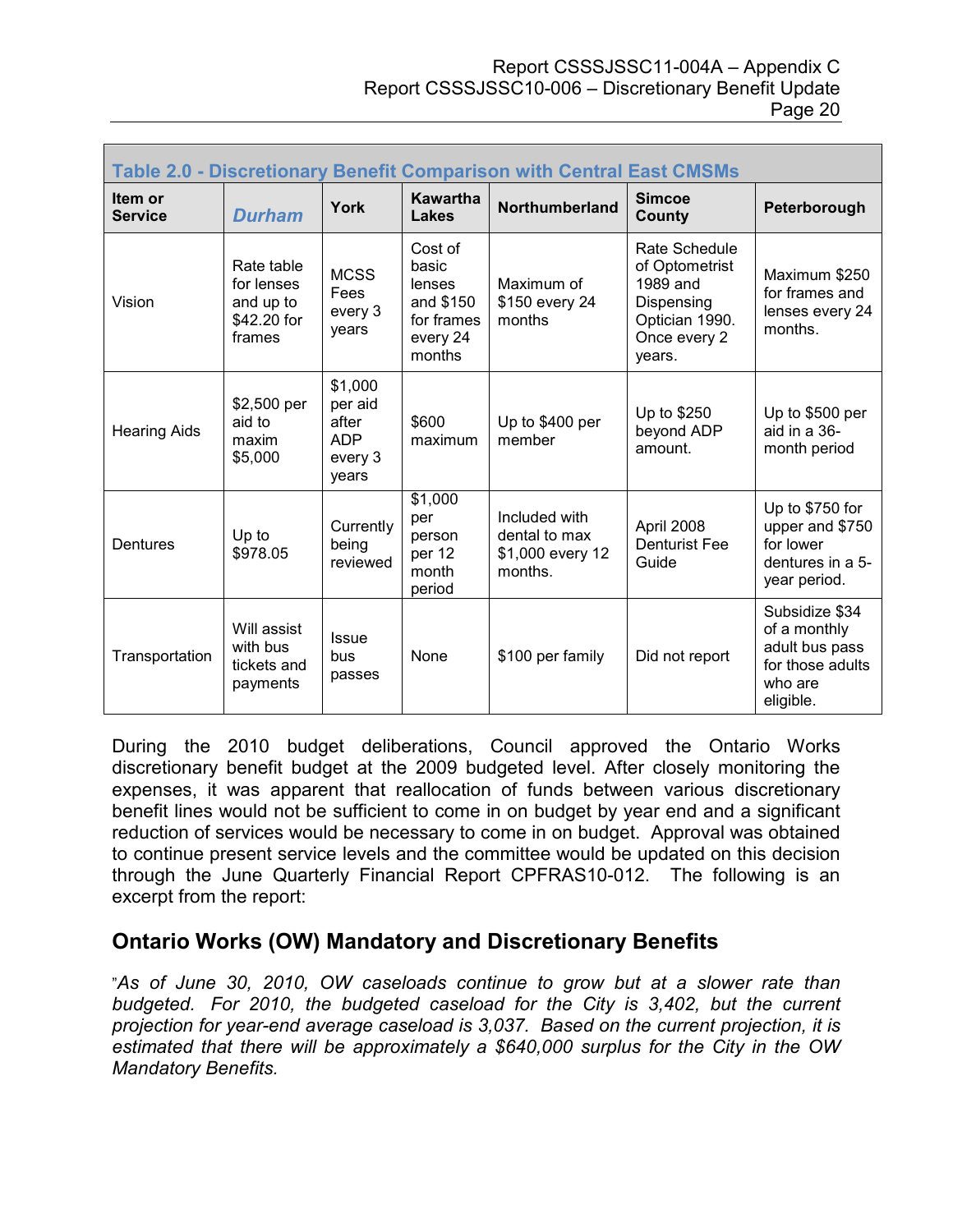*Discretionary benefits are in the opposite position. The 2010 budget for discretionary benefits was kept the same as the 2009 budget, although it was expected that OW and ODSP caseloads would continue to grow. Projections determine that in order to maintain the same level of discretionary benefits as outlined in the benefit policy for the growing caseload, the City would require an additional expense in gross dollar terms of \$349,000, which would result in an additional net cost to the City of \$67,700. Although no additional net municipal budget is being requested, in order to maintain prior years benefit levels, some of the OW Mandatory benefit surplus will be used to offset the deficit in the Discretionary accounts."* 

As a result of the review of 2010, staff was requested to complete a report on the projected caseload growth and the cost of discretionary benefits for the next five years.

The following tables 3.0 (City) and 4.0 (County) provide a historical context from 2005 on the cost of discretionary benefits and the caseload and offers estimated projections using preliminary numbers for 2011 to project caseload and cost for the next five years.

## **Anticipated Cost Projection 2011 - 2015**

Estimates of anticipated cost of the Discretionary Benefit Policy for the 2011-2015 budget years is provided. The projections are based on the following assumptions:

- OW projected caseload growth of 5.5% in 2012, 4.5% in 2013 and 0% in 2014 and 2015. The tentative 2011 increase is approximately 12.5% but will be finalized through the budget process. ODSP growth is estimated at 6% each year to 2015.
- For years 2012 onwards, assumed a 2% inflationary increase per year for the average cost per case.
- No changes to the services outlined in Schedule A of the Discretionary Benefit policy. (Appendix A)

The exact cost of the policy is difficult to project as the specific items actually provided depend on the individual needs and the requests made in any given month.

Based on best available data as of August 2010, municipal cost share by 2015 will return to 2008 levels.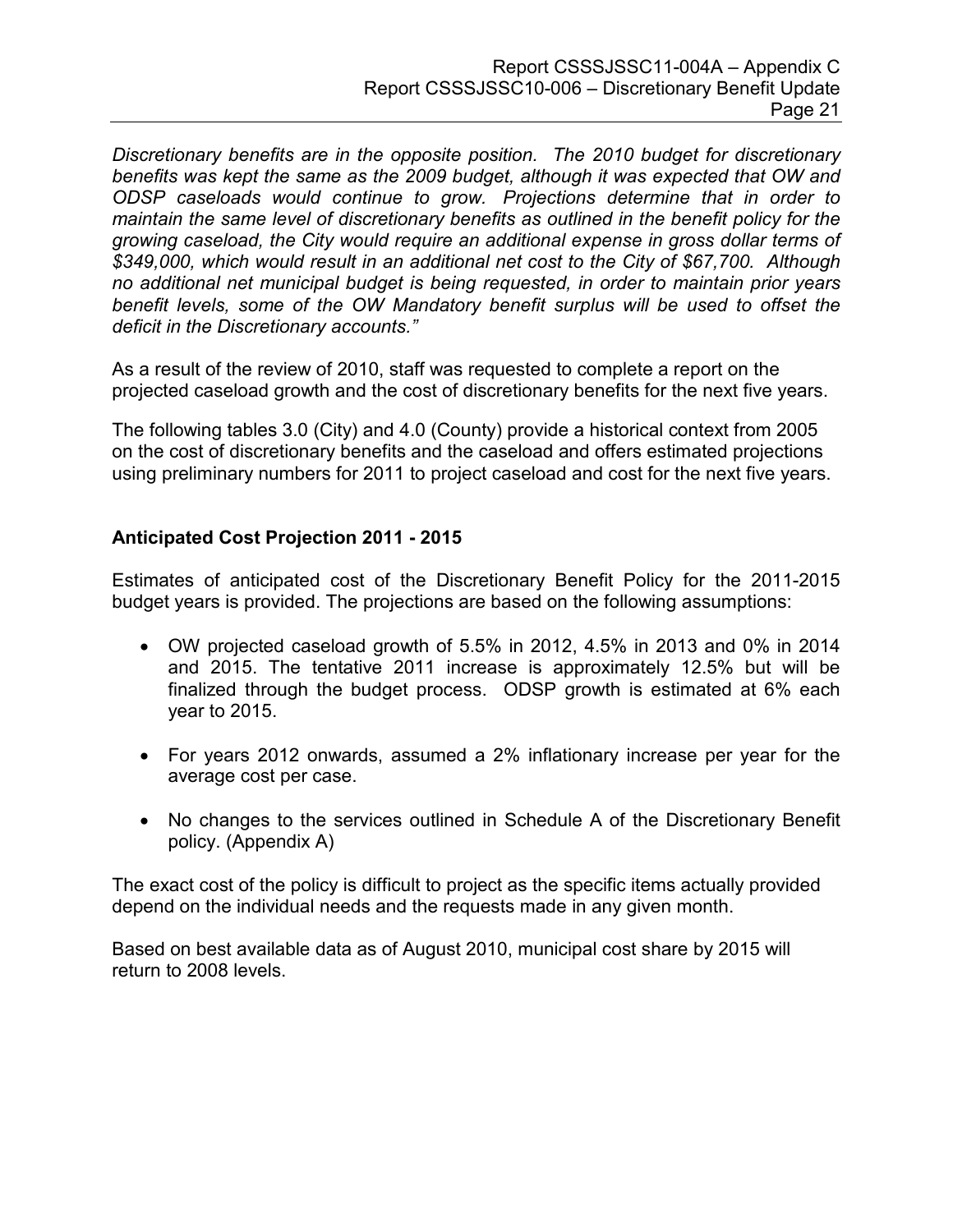## **City Discretionary Benefits Comparison-Table 3.0 Actuals 2006-2009, Projected 2010-1015**

|                |        | <b>Projected</b>    |                               | <b>Average</b>      |                  |
|----------------|--------|---------------------|-------------------------------|---------------------|------------------|
| <b>Benefit</b> |        | <b>Gross</b>        | <b>Avg Annual</b>             | <b>Monthly Cost</b> | <b>Municipal</b> |
| <b>Type</b>    | Year   | <b>Expenditures</b> | <b>OW &amp; ODSP Caseload</b> | <b>Per Case</b>     | Cost             |
|                |        |                     |                               |                     |                  |
| <b>Health</b>  | 2006   | \$669,904           | 4864                          | \$11.48             | \$133,981        |
|                | 2007   | \$621,392           | 4955                          | \$10.45             | \$124,278        |
|                | **2008 | \$890,869           | 5163                          | \$14.38             | \$178,174        |
|                | 2009   | \$1,216,927         | 5636                          | \$17.99             | \$243,385        |
|                |        |                     |                               |                     |                  |
|                | 2010   | \$1,355,984         | 6038                          | \$18.71             | \$263,061        |
|                | 2011   | \$1,492,650         | 6634                          | \$18.75             | \$280,618        |
|                | 2012   | \$1,609,782         | 7014                          | \$19.13             | \$276,882        |
|                | 2013   | \$1,727,701         | 7380                          | \$19.51             | \$245,334        |
|                | 2014   | \$1,815,456         | 7603                          | \$19.90             | \$206,962        |
|                | 2015   | \$1,909,285         | 7839                          | \$20.30             | \$164,199        |
|                |        |                     |                               |                     |                  |
| Non-Health     | 2006   | \$265,207           | 4864                          | \$4.54              | \$53,041         |
|                | 2007   | \$273,758           | 4955                          | \$4.60              | \$54,752         |
|                | 2008   | \$327,491           | 5163                          | \$5.29              | \$65,498         |
|                | 2009   | \$410,408           | 5636                          | \$6.07              | \$82,082         |
|                |        |                     |                               |                     |                  |
|                | 2010   | \$457,522           | 6038                          | \$6.31              | \$88,759         |
|                | 2011   | \$503,919           | 6634                          | \$6.33              | \$94,737         |
|                | 2012   | \$543,462           | 7014                          | \$6.46              | \$93,476         |
|                | 2013   | \$583,272           | 7380                          | \$6.59              | \$82,825         |
|                | 2014   | \$612,898           | 7603                          | \$6.72              | \$69,870         |
|                | 2015   | \$644,575           | 7839                          | \$6.85              | \$55,433         |

#### **Notes:**

1. Average Annual Caseload consists of the ODSP annual average plus the OW annual average.

2. 2008 health totals are reduced by the one-time fall benefit paid out to clients with children.

3. For years 2012 onwards, assumed 2% inflationary increase per year for average cost per case.

4. ODSP Caseload projected to increase 6% per year.

5. OW Caseload projected to increase 5.46% in 2012, 4.45% in 2013 and 0% in 2014 and 2015.

6. Projections for 2010 based on first quarter actuals and projected caseload increase

(as per Discretionary Benefit Report dated May 17, 2010).

7. Gross expenditures for City do not include revenue received from transit.

8. City budgeted \$981,059 for Health and \$483,411 in Non-Health in 2010 but transferred funds from Mandatory to Discretionary in response to demand.

9. 2011-2015 Projected Gross Expenditures are subject to budget approval.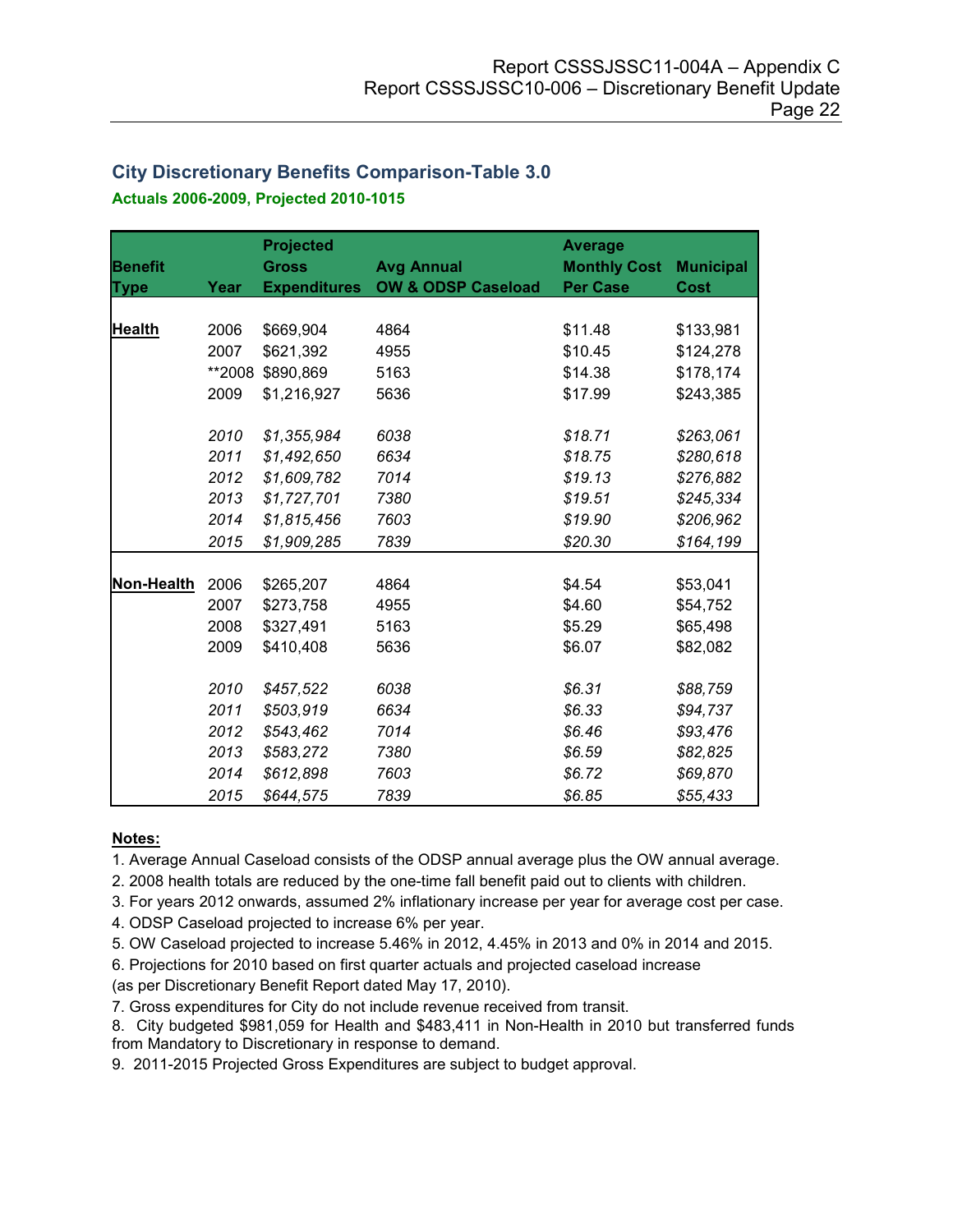|                |        | <b>Projected</b>    |                               | <b>Average</b>      |                  |
|----------------|--------|---------------------|-------------------------------|---------------------|------------------|
| <b>Benefit</b> |        | <b>Gross</b>        | <b>Avg Annual</b>             | <b>Monthly Cost</b> | <b>Municipal</b> |
| <b>Type</b>    | Year   | <b>Expenditures</b> | <b>OW &amp; ODSP Caseload</b> | <b>Per Case</b>     | <b>Cost</b>      |
|                |        |                     |                               |                     |                  |
| <b>Health</b>  | 2006   | \$122,412           | 1035                          | \$9.86              | \$24,482         |
|                | 2007   | \$117,290           | 1048                          | \$9.33              | \$23,458         |
|                | **2008 | \$151,236           | 1107                          | \$11.38             | \$30,247         |
|                | 2009   | \$238,709           | 1207                          | \$16.48             | \$47,742         |
|                |        |                     |                               |                     |                  |
|                | 2010   | \$272,986           | 1347                          | \$16.89             | \$52,959         |
|                | 2011   | \$312,951           | 1518                          | \$17.18             | \$58,835         |
|                | 2012   | \$337,505           | 1605                          | \$17.52             | \$58,051         |
|                | 2013   | \$361,954           | 1688                          | \$17.87             | \$51,398         |
|                | 2014   | \$379,518           | 1735                          | \$18.23             | \$43,265         |
|                | 2015   | \$398,271           | 1785                          | \$18.60             | \$34,251         |
|                | 2006   |                     | 1035                          |                     |                  |
| Non-Health     | 2007   | \$11,074            |                               | \$0.89              | \$2,215          |
|                |        | \$13,388            | 1048                          | \$1.06              | \$2,678          |
|                | 2008   | \$15,653            | 1107                          | \$1.18              | \$3,131          |
|                | 2009   | \$21,292            | 1207                          | \$1.47              | \$4,258          |
|                | 2010   | \$24,350            | 1347                          | \$1.51              | \$4,724          |
|                | 2011   | \$27,870            | 1518                          | \$1.53              | \$5,240          |
|                | 2012   | \$30,057            | 1605                          | \$1.56              | \$5,170          |
|                | 2013   | \$32,235            | 1688                          | \$1.59              | \$4,577          |
|                | 2014   | \$33,799            | 1735                          | \$1.62              | \$3,853          |
|                | 2015   | \$35,469            | 1785                          | \$1.66              | \$3,050          |

#### **County Discretionary Benefits Comparison-Table 4.0 Actuals 2006-2009, Projected 2010-1015**

#### **Notes:**

1. Average Annual Caseload consists of the ODSP annual average plus the OW annual average.

2. 2008 health totals are reduced by the one-time fall benefit paid out to clients with children.

3. For years 2012 onwards, assumed 2% inflationary increase per year for average cost per case.

4. ODSP Caseload projected to increase 6% per year.

5. OW Caseload projected to increase 5.46% in 2012, 4.45% in 2013 and 0% in 2014 and 2015.

6. Projections for 2010 based on first quarter actuals and projected caseload increase

(as per Discretionary Benefit Report dated May 17, 2010).

7. Projections based on assumption that there will be no changes to Schedule A in Discretionary Benefits policy.

8. County budgeted \$189,715 for Health and \$24,055 in Non-Health in 2010 but transferred funds from Mandatory to Discretionary in response to demand.

9. 2011-1015 Projected Gross Expenditures are subject to budget approval.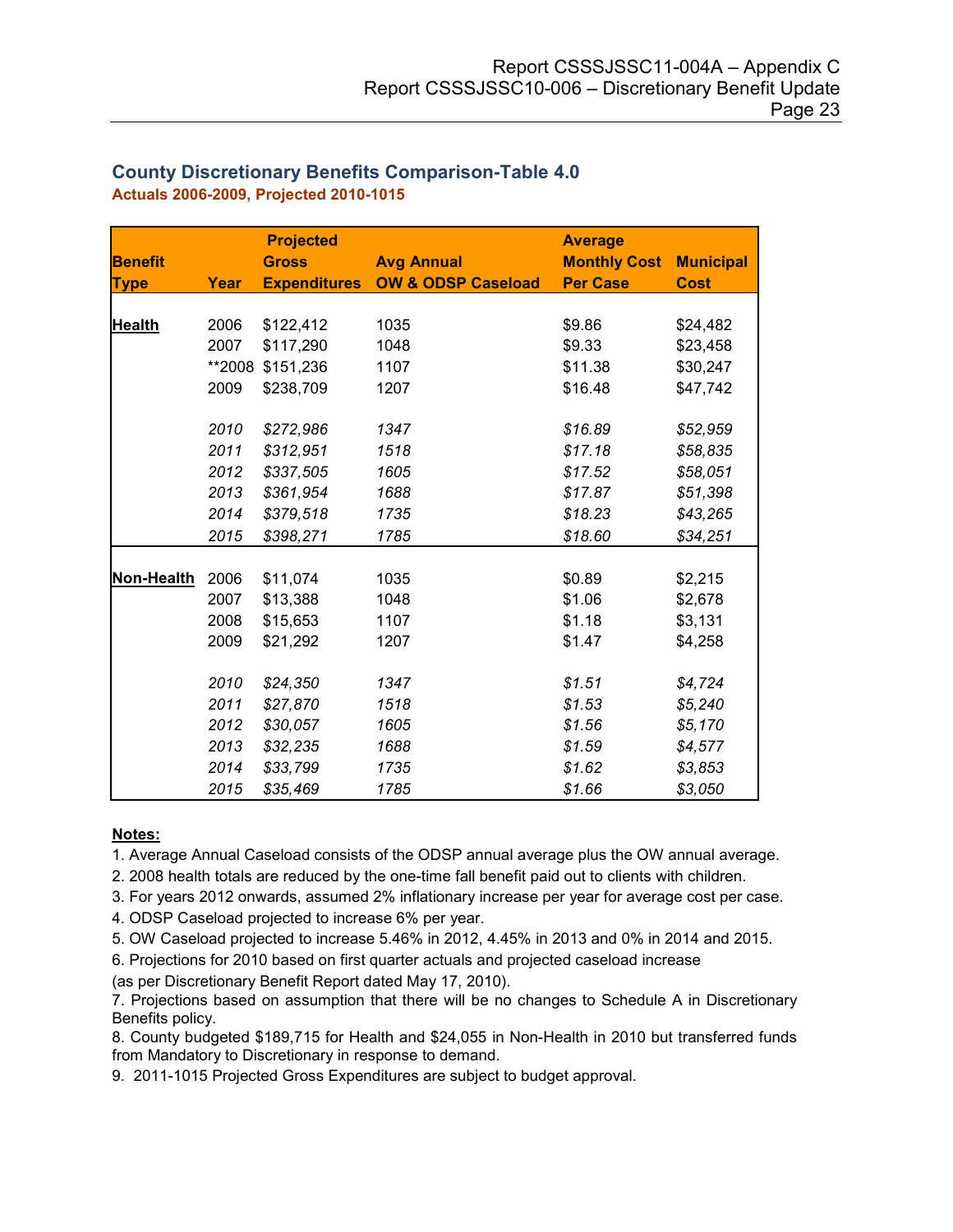#### **SUMMARY**

The need for discretionary benefits is evident. Municipal commitment to stay the course to provide these benefits supports the goals of the Peterborough Poverty Reduction Network. Municipal savings are achieved as the municipal contribution phases out by 2018.

Submitted by,

Ken DohertyLinda Mitchelson

Director of Community ServicesSocial Services Division Manager

Contact Name: John Coreno Phone – 705-748-8830 Ext. 3886 Fax – 705-876-4610 E-Mail – jcoreno@peterborough.ca

Attachments: Appendix A-Schedule A of the Discretionary Benefit Policy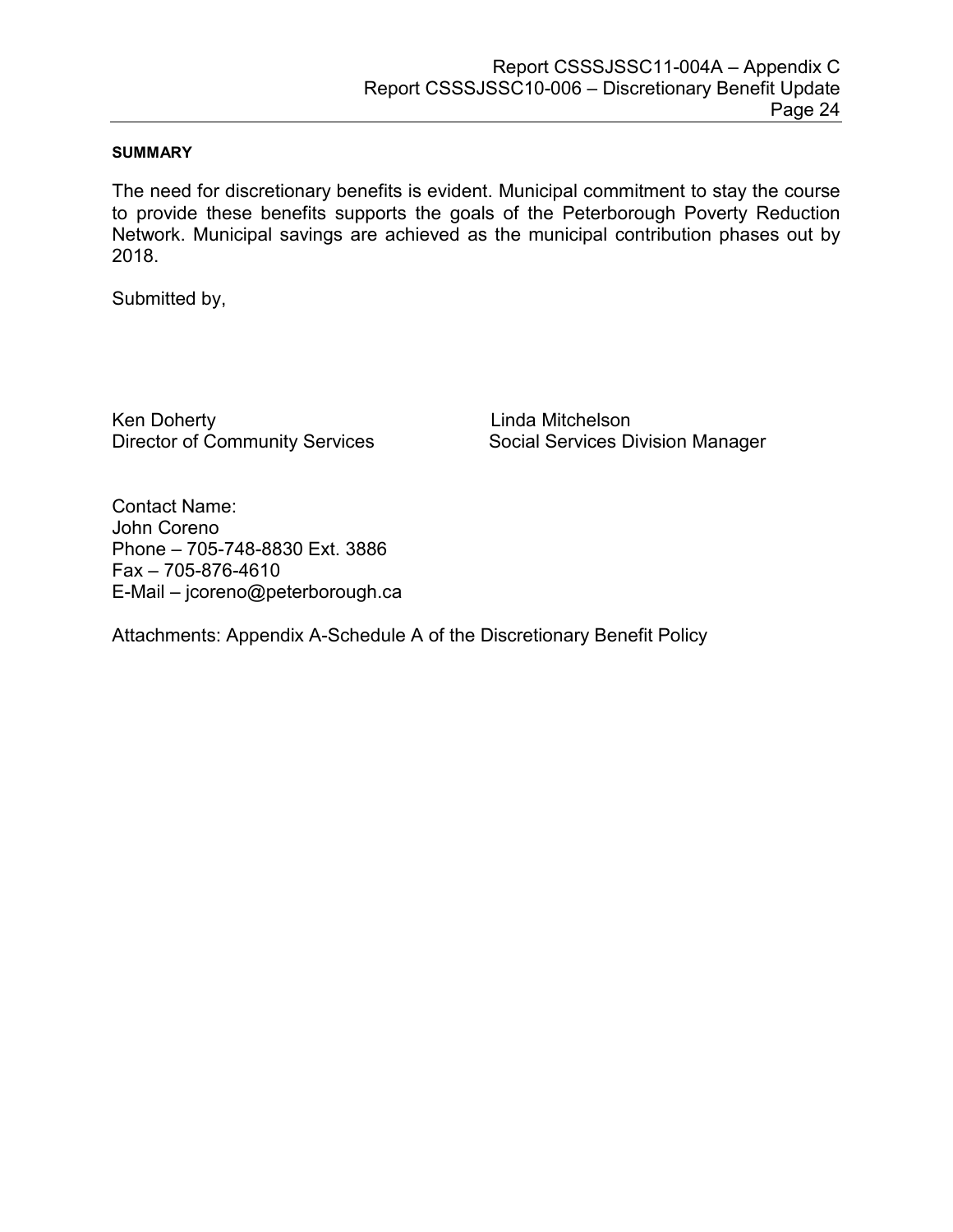## **CSSSJSSC10-006 - Appendix A**

Г

| <b>SCHEDULE A - SUMMARY OF DISCRETIONARY BENEFITS</b> |                                                                     |               |                |                                                                                                                                                                                                                                                                                                                                                                                                                                                                                                                                                                 |  |  |
|-------------------------------------------------------|---------------------------------------------------------------------|---------------|----------------|-----------------------------------------------------------------------------------------------------------------------------------------------------------------------------------------------------------------------------------------------------------------------------------------------------------------------------------------------------------------------------------------------------------------------------------------------------------------------------------------------------------------------------------------------------------------|--|--|
| No.                                                   | <b>Benefit or Service</b>                                           | <b>Health</b> | Non-<br>health | <b>Application/ Detail</b>                                                                                                                                                                                                                                                                                                                                                                                                                                                                                                                                      |  |  |
| 1                                                     | Basic dental services for<br>OW adults and ODSP<br>dependent adults | Yes           |                | OW adults are eligible for basic dental services as per MCSS Schedule of<br>Dental Services and Fees and the MCSS Schedule of Services and Fees for<br>Dental Hygienists Who Self-Initiate as well as approval from the Dental Plan<br>Administrator for "pre-determination" of any procedures that exceed \$400 per<br>treatment plan                                                                                                                                                                                                                          |  |  |
| $\overline{c}$                                        | Dentures                                                            | Yes           |                | Coverage for a maximum of \$750 per upper and \$750 per lower denture for<br>OW and ODSP clients, every 5 years, when prescribed to relieve pain or for<br>medical or therapeutic purposes or to increase employability.                                                                                                                                                                                                                                                                                                                                        |  |  |
| 3                                                     | Vision care for OW adults<br>and ODSP dependant<br>adults           | Yes           |                | Coverage for a maximum of \$250 in a 24-month period for the cost of vision<br>care and an additional \$200 within the 24 months for the replacement of<br>lenses if there is a change in prescription. Glasses may also be replaced if lost<br>or destroyed at a cost up to \$200 during the 24-month period.                                                                                                                                                                                                                                                  |  |  |
| 4                                                     | <b>Prosthetic Appliances</b>                                        | Yes           |                | Coverage for the cost of prosthetic appliances not covered under any other<br>program up to a maximum of \$300 per item. Coverage includes braces,<br>orthotics alerting devices for hearing impaired and air conditioners for<br>respiratory or other severe medical conditions.                                                                                                                                                                                                                                                                               |  |  |
| 5                                                     | Hearing Aids and batteries                                          | Yes           |                | OW Adults and dependent children are eligible for up to \$500 per hearing aid<br>in a 3-year period; and for on-going costs of hearing aid batteries up to<br>\$15/month and for an additional \$500/ 3 year period for the replacement of<br>hearing aids if there is a change in prescription.                                                                                                                                                                                                                                                                |  |  |
| 6                                                     | Travel and Transportation                                           |               | Yes            | Coverage for a subsidy of \$34/ month for OW and ODSP adults, not eligible<br>for other funding to purchase a monthly City transit pass.<br>Coverage for the reasonable and cost effective transportation costs to assist a<br>recipient to move to another municipality<br>Coverage for the transportation costs for clients to attend court in another<br>municipality for the purposes of pursuing spousal or child support and<br>Coverage for the travel costs for an OW or ODSP client to attend a hospital or<br>funeral for a parent, child or sibling. |  |  |
| $\overline{7}$                                        | Basic funeral and burials<br>services                               | Yes           |                | Maximum fees include: up to \$2,250 towards funeral services and up to<br>\$1,000 towards the cost of cemetery and burial fee; cost of the crypt if required<br>by cemetery.                                                                                                                                                                                                                                                                                                                                                                                    |  |  |
| 8                                                     | Baby Supplies and<br>equipment                                      | Yes           |                | Benefits to include infant car seat to a maximum of up to \$125 and booster<br>seats up to \$50 once per family (unless multiple children are in car seats at the<br>same time)<br>Coverage also includes cost of a CSA approved crib to a maximum of \$200<br>once per family (unless multiple children are in cribs at one time) and the cost<br>of purchase or rental of breast pumps.                                                                                                                                                                       |  |  |